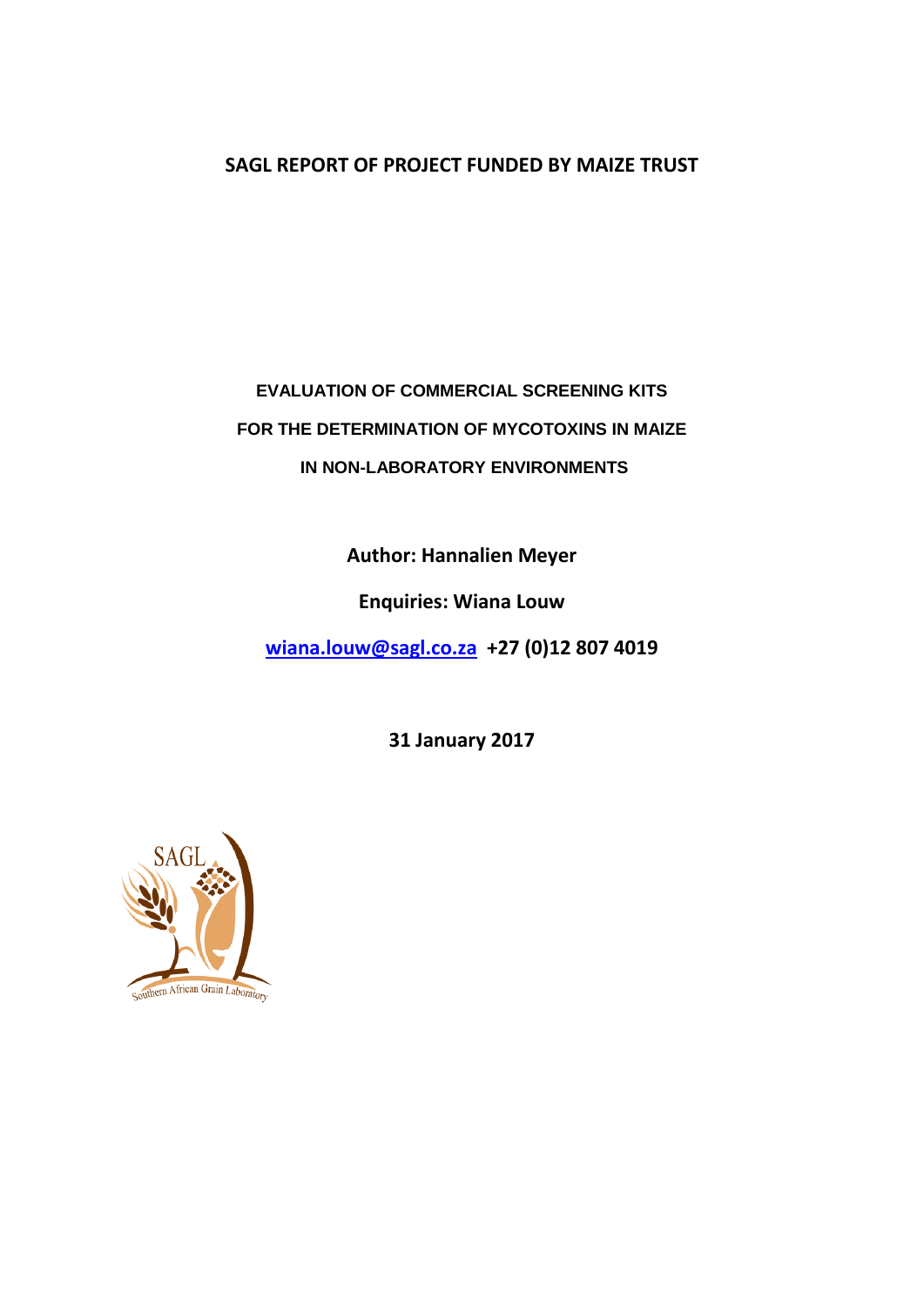**INDEX**

|                                                | Page           |
|------------------------------------------------|----------------|
| <b>Introduction</b><br>1.                      | 3              |
| <b>Selection of test kits</b><br>2.            | 3              |
| 3.<br><b>Test kits provided</b>                | 4              |
| 4.<br>Multi-mycotoxin analysis with LCMSMS     | 6              |
| <b>Maize samples</b><br>5.                     | 6              |
| 5.1.<br>Preparation of the whole maize samples | 6              |
| 5.2.<br><b>Multi-mycotoxin results</b>         | $\overline{7}$ |
| 6.<br>Verification of the test kits            | 9              |
| 6.1.<br><b>Verification parameters</b>         | 9              |
| 6.2.<br><b>Charm Sciences (ROSA) test kits</b> | 10             |
| 6.2.1.<br>Use of the ROSA test kits            | 10             |
| 6.2.2.<br><b>Comments</b>                      | 11             |
| 6.3.<br><b>Envirologix test kits</b>           | 12             |
| 6.3.1.<br>Use of the Envirologix test kits     | 12             |
| 6.3.2.<br><b>Comments</b>                      | 13             |
| 6.4.<br>Neogen test kits                       | 14             |
| 6.4.1.<br>Use of the Neogen test kits          | 14             |
| 6.4.2.<br><b>Comments</b>                      | 15             |
| 6.5.<br><b>Romer test kits</b>                 | 16             |
| Use of the Romer test kits<br>6.5.1.           | 16             |
| 6.5.2.<br><b>Comments</b>                      | 17             |
| 7. Results                                     | 18             |
| 7.1.<br><b>Charm Sciences test kit results</b> | 18             |
| 7.2.<br><b>Envirologix test kit results</b>    | 18             |
| 7.3.<br>Neogen test kit results                | 19             |
| Romer test kit results<br>7.4.                 | 19             |
| <b>Discussion</b><br>8.                        | 20             |
| <b>Conclusion and recommendations</b><br>9.    | 20             |
| 10.<br><b>References</b>                       | 21             |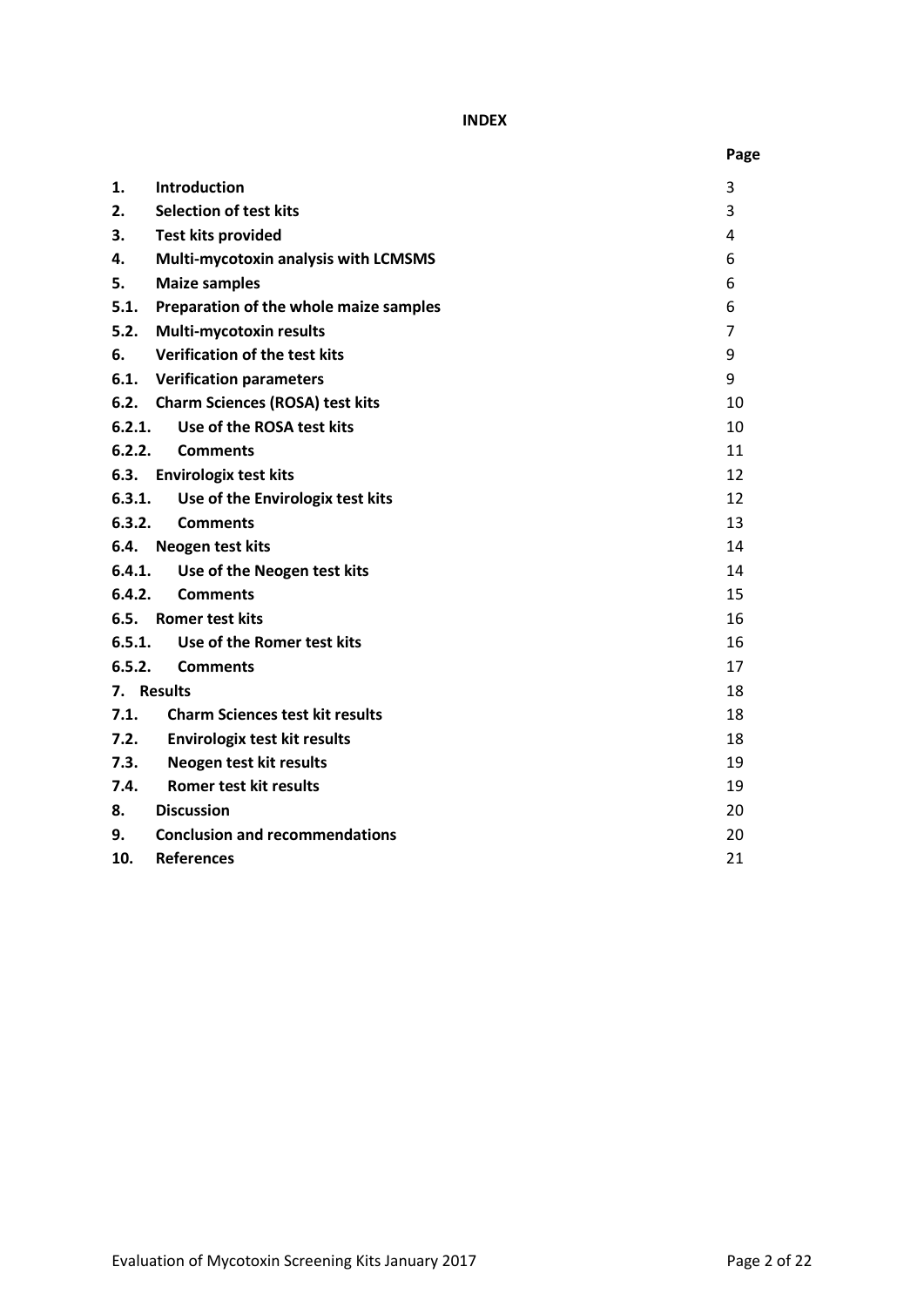### **1. Introduction**

The results of the mycotoxin surveys on maize performed by the SAGL with funding from the Maize Trust over the past 4 – 5 seasons confirmed that different patterns of occurrence of fumonisins and deoxynivalenol exist depending on the season, production region and class and grade of maize [1]. The SAGL received a request from the Maize Trust Steering Committee to submit a proposal for funding to the Maize Trust for the selection and validation of commercial screening kits for the quantitative determination of mycotoxin levels in maize in non–laboratory environments such as at silos. The request arises from the need of the Maize Industry for fast, reliable testing of mycotoxins in all the stages of intake and storage of maize. The industry has to make informed decisions on compliance of their unprocessed maize and maize products according to the South African mycotoxin Regulations [2, 3, 4] or commercial standards and/or to verify the efficacy of food safety management systems.

To be able to establish the magnitude of mycotoxin contamination in all stages of production, storage and processing, more mycotoxin testing including reliable screening kits in non-laboratory environments are required. These test kits must be fit for the intended purpose. There are a wide variety of commercially available rapid test kits for different mycotoxins and a variety of testing matrices and the challenge for commercial mycotoxin test kits to accurately determine the mycotoxin concentration is huge. The results of test kits have been widely used in the trade of products such as maize and the international food industry was the driving force for the development of the GIPSA and AOAC International evaluation programs to help standardize the performance criteria for testing kits. Many research publications identified the pros and cons of the different test kits; one example is the CODA-CERVA evaluation of test kits for DON in cereals [32]. They indicated that cross reactivity of the antibodies often lead to overestimated individual mycotoxin concentration.

Both qualitative and quantitative screening kits are available on the market; the qualitative testing kits provide rapid results confirming the presence of the target mycotoxins and the quantitative kits provide the quantitative measurements in terms of the applicable measurement range. Hundred and ninety one commercial test kits were identified by Wei Li in 2014 [10] but a smaller number of kits have been certified by the Grain Inspection, Packers and Stockyards Administration Federal Grain Inspection Service (GIPSA) in the latest update of Performance Verified Mycotoxin Test Kits effective from 16 December 2016 [9 ].

The screening kits that are in use at the moment in South Africa are not necessarily selected nor certified according to the selection criteria as described in the GIPSA Design Criteria and Test performance Specifications [8, 9].

This project to evaluate rapid test kits for the quantitative analyses of aflatoxins(Afla), fumonisins (FUM) and deoxynivalenol (DON) in maize samples in a non-laboratory environment was conducted in collaboration with the suppliers of the test kits in South Africa. The project was conducted in two phases where phase one focused on the following activities:

- Selection: The selection of quantitative screening kits according to set criteria as described in Section 2 *Selection of test kits*.
- Collaboration: The collaboration was with suppliers in South Africa who are the agents for the selected kits and who were willing to supply the kits and readers to the SAGL for **independent** verification of the kits. Kits from four different manufacturers were identified and the suppliers of the kits in South Africa agreed to supply the kits and readers to the SAGL. The test kits provided by the suppliers are described in Section 3 T*est kits provided.*
- Sample collection: The collection of enough maize samples with aflatoxin, fumonisin and deoxynivalenol at different concentration levels. The SAGL sourced enough naturally contaminated maize samples to continue with the verification of the rapid kits. The samples were analysed with the accredited SAGL LCMSMS multi-mycotoxin test method (see section 4) and the results of the samples selected are summarised in Section 5.2 Multi*-mycotoxin Results.*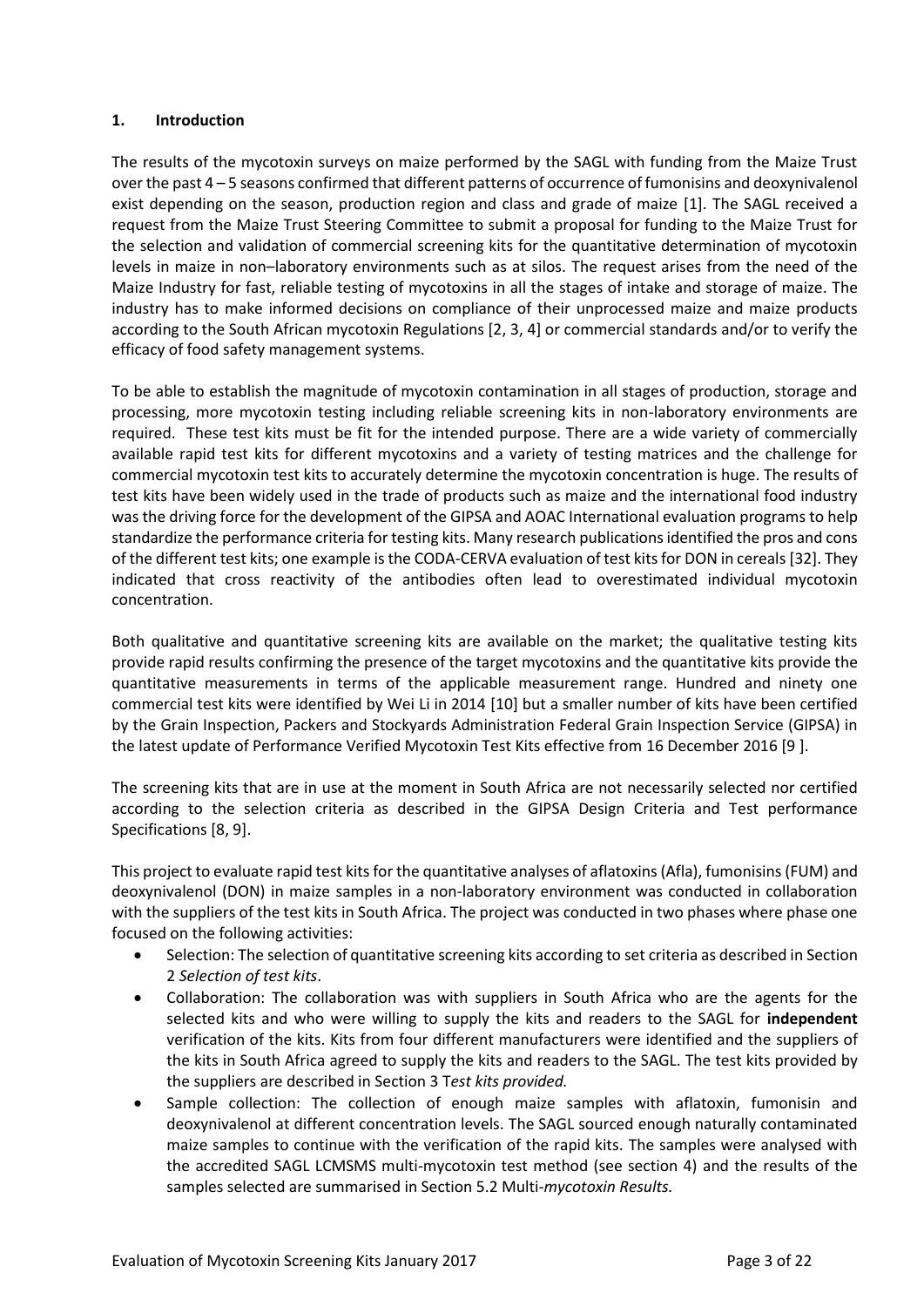In the second phase of the project, the screening kits supplied by the agents were verified with the selected contaminated maize samples according to predefined verification parameters. The verification parameters are described in Section 6.1. Not all the information needed to evaluate the test kits was available in the test kit operating procedures and information available in the GIPSA reports was used. The test kit information of the different test kits is summarised in this report in Sections  $6.2 - 6.5$ .

### **2. Selection of Test kits**

The United States Department of Agriculture, Grain Inspection, Packers and Stockyards Administration (GIPSA) has an official test program to evaluate test kits according to design criteria and test performance specifications for quantitative test kits to measure the most important mycotoxins, aflatoxins, fumonisins or deoxynivalenol, in various grain commodities. [5,6,7] Only kits that use a water-based extraction can be used in a non-laboratory environment, therefore all kits that use an organic solvent extraction and additional clean-up with Solid Phase Extraction (SPE) cartridges were not selected for the verification in the second phase of the project. Test kits for quantitative analysis were selected from the list provided by GIPSA: GIPSA performance verified mycotoxin test kits – Effective date: 22 April 2016 [8]. The tests kits for fumonisins and deoxynivalenol from Romer Labs were GIPSA approved later in 2016 [9] and were also evaluated.

The suppliers of these kits in South Africa were invited to participate and a detail project layout was made available to four suppliers.

### **3. Test kits provided**

The suppliers willing to participate were requested to supply the following:

- GIPSA certificates of conformance for the different test kits.
- Instrumentation and consumables to conduct the tests in the SAGL laboratory.
- $\bullet$  At least 25 35 test strips / mycotoxin.
- Complete instructions for the use of the test kits.
- Any related validation reports and application notes available on these test kits.

The test kits and readers that were received from four suppliers of different manufacturers are summarised in table 1.

All the rapid tests kits use lateral flow strip assay technology to quantitatively determine a specific mycotoxin in a sample extract. The lateral flow tests are user-friendly, very fast, relatively inexpensive and suitable for field applications [10]. Quantitative analyses are in most cases based on lot specific calibration curves.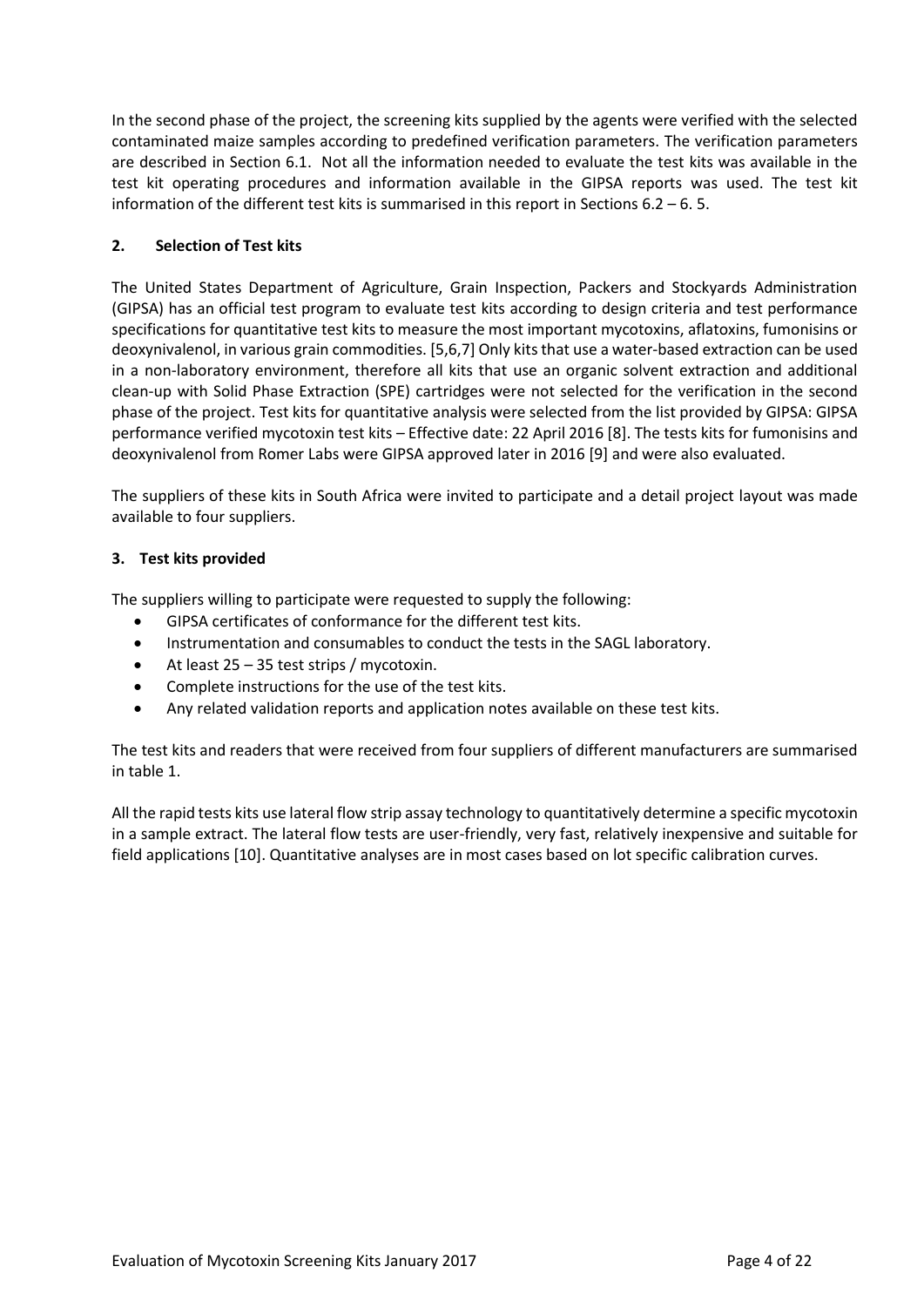# Table 1 Test kits supplied

| Manufacturer          | <b>SA Supplier and</b><br>contact person | <b>Mycotoxin and</b><br>concentration<br>range                               | <b>Test kit</b>                                      | <b>Part Number</b> | <b>Extraction</b> | <b>Detection method</b> | <b>Remarks</b>                      |
|-----------------------|------------------------------------------|------------------------------------------------------------------------------|------------------------------------------------------|--------------------|-------------------|-------------------------|-------------------------------------|
|                       |                                          | Aflatoxin<br>$5 - 100$ ppb $[8]$                                             | ROSA WET-S5<br>Aflatoxin<br>Quantitative test        | LF-AFQ-WET-S5      | Water based       |                         |                                     |
| <b>Charm Sciences</b> | Anatech<br>Instruments                   | Deoxynivalenol<br>$0.5 - 5$ ppm $[8]$                                        | <b>ROSA DON WET-S5</b><br>Quantitative test          | LF-DONQ-<br>WETS5  | Water based       | ROSA-M Reader           |                                     |
|                       |                                          | Fumonisins<br>$0.5 - 5$ ppm [9]                                              | <b>ROSA WET-S5</b><br>Fumonisin<br>Quantitative test | LF-FUMQ-<br>WETS5  | Water based       |                         |                                     |
|                       |                                          | Aflatoxin<br>$5 - 100$ ppb $[8]$                                             | Quick Tox Kit Afla<br>Free                           | AQ 209 BG          | Water based       |                         |                                     |
| Envirologix           | Stargate Scientific                      | Deoxynivalenol<br>$0.5 - 5$ ppm $[8]$                                        | Quick Tox Kit DON3                                   | AQ 254 BG          | Water based       | Quick Scan              |                                     |
|                       |                                          | <b>Fumonisins</b><br>$0.5 - 5$ ppm [9]                                       | <b>Quick Tox Kit</b><br><b>Fumonisin Flex</b>        | AQ 311 BG          | Water based       |                         |                                     |
|                       | Analytical &                             | Aflatoxin<br>$5 - 100$ ppb $[9]$                                             | Reveal Q+ Max for<br>Aflatoxin                       | 8088               | Water based       |                         |                                     |
| Neogen<br>Corporation | Diagnostic<br>Products CC                | Deoxynivalenol<br>$0.5 - 5$ ppm [9]                                          | Reveal Q+ for DON                                    | 8385               | Water based       | AccuScan Gold<br>Reader |                                     |
|                       |                                          | <b>Fumonisins</b>                                                            |                                                      | $- -$              | Water based       |                         | Not yet available,<br>expected 2017 |
|                       |                                          | Aflatoxin<br>$5 - 100$ ppb $[9]$                                             | <b>Agrastrip Total</b><br>Aflatoxin WATEX            | COKAS1600W         | Water based       |                         |                                     |
| Romer Labs            | <b>Biomin South</b>                      | Deoxynivalenol<br>$0.25 - 6$ ppm                                             | Agrastrip<br>Deoxynivalenol<br><b>WATEX</b>          | COKAS4000W         | Water based       | AgraVision Reader       | Submitted for GIPSA<br>approval     |
|                       | Africa                                   | <b>Fumonisin Total</b><br>$(B_1, B_2 \text{ and } B_3)$<br>$0.5 - 5$ ppm [9] | <b>Agrastrip Total</b><br><b>Fumonisin WATEX</b>     | COKAS3000W         | Water based       |                         |                                     |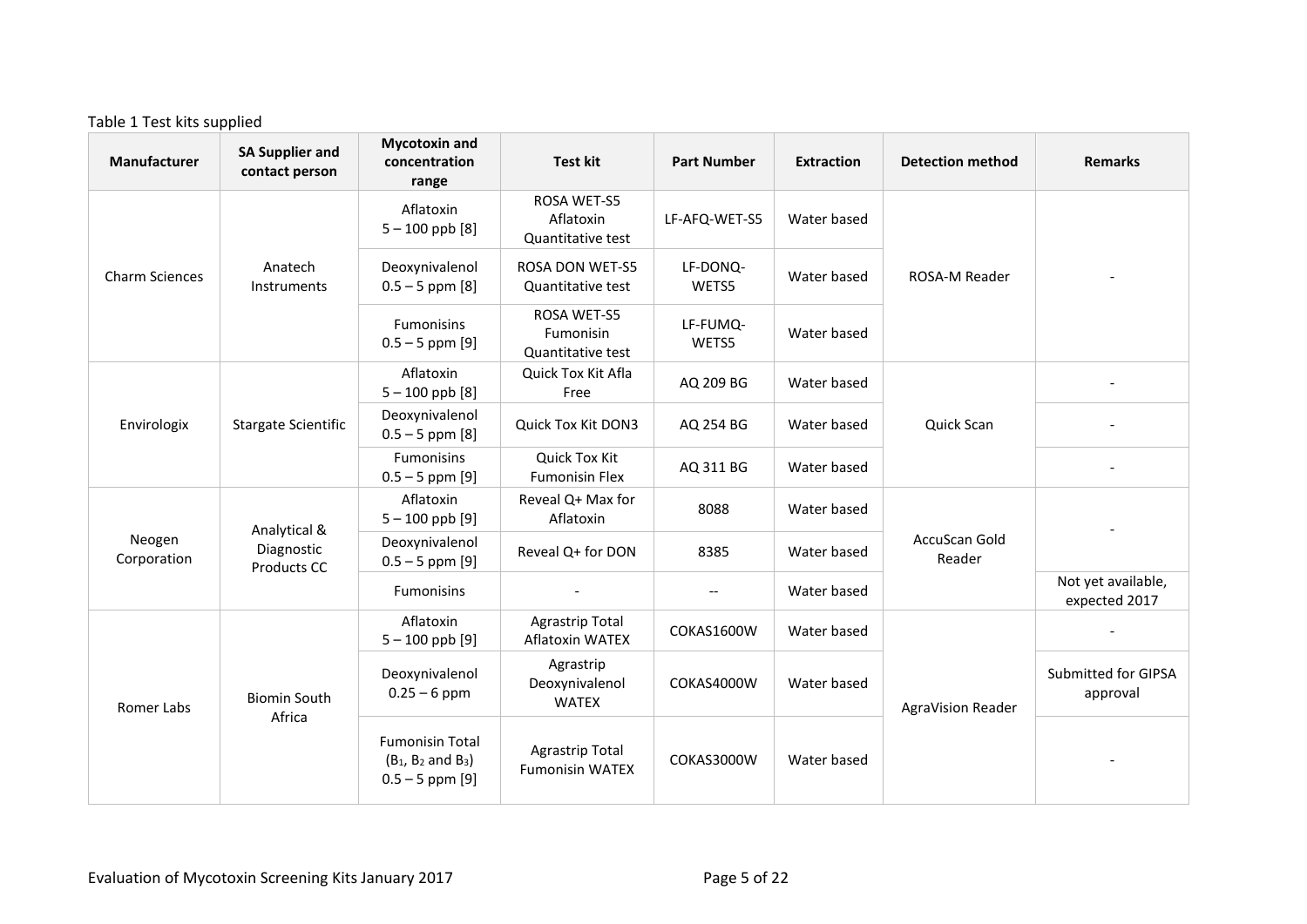### **4. Multi-mycotoxin analysis with LCMSMS**

The SAGL In-house method 026 is a validated method for the analysis of 13 different mycotoxins in cereals and related products with UPLC-MS/MS. The method is an accredited method under the requirements of ISO 17025:2005 and the SANAS Certificate of Accreditation for the SAGL; Facility number T0116 is available on the SANAS and SAGL web pages [11]. The mycotoxins that are included in the test method, the concentration ranges, the limit of quantitation (LOQ) and limit of detection (LOD) are given in table 2.

Maize samples are extracted with the extraction solution, diluted and analysed with the UPLC-MS/MS. The mycotoxins are separated on a reversed-phase UPLC column and analysed with positive electrospray (EI) ionisation in the multiple reaction monitoring (MRM) mode. For each compound, one precursor and two product ions were monitored, one product ion for quantification and one for confirmation.

The reference materials purchased from Sigma Aldrich, Biopure and Cape Town University of Technology (CPUT) were used for the preparation of separate stock solutions of each mycotoxin. Matrix-matched working standards containing a mixture of the 13 mycotoxins were prepared regularly to draw a calibration curve for each mycotoxin with at least five calibration levels. A blank maize sample was analysed with every batch of samples to confirm that no contamination was present in the laboratory and spiked maize samples to verify the sample preparation process.

| Mycotoxin                | Limit of quantitation,<br>$(LOQ)$ , $\mu$ g/kg | Limit of detection,<br>(LOD), µg/kg | Concentration range,<br>$\mu$ g/kg |
|--------------------------|------------------------------------------------|-------------------------------------|------------------------------------|
| Aflatoxin $B_1$          | 2                                              | 1                                   | $1.25 - 80$                        |
| Aflatoxin B <sub>2</sub> | 2                                              | 1                                   | $1.25 - 80$                        |
| Aflatoxin $G_1$          | $\overline{2}$                                 | $\mathbf{1}$                        | $1.25 - 80$                        |
| Aflatoxin G <sub>2</sub> | 5                                              | 2.5                                 | $1.25 - 80$                        |
| Deoxynivalenol           | 100                                            | 50                                  | $50 - 4000$                        |
| 15 Acetyl deoxynivalenol | 100                                            | 50                                  | $50 - 4000$                        |
| Fumonisin $B_1$          | 20                                             | 10                                  | $10 - 4000$                        |
| Fumonisin $B_2$          | 20                                             | 10                                  | $10 - 4000$                        |
| Fumonisin $B_3$          | 20                                             | 10                                  | $10 - 4000$                        |
| Ochratoxin A             | 5                                              | 2.5                                 | $1.25 - 80$                        |
| T-2 Toxin                | 20                                             | 10                                  | $10 - 4000$                        |
| H-T2 toxin               | 20                                             | 10                                  | $10 - 4000$                        |
| Zearalenone              | 20                                             | 10                                  | $10 - 4000$                        |

Table 2. Limit of quantitation and limit of detection

General laboratory performance is verified by successful participation in the bimonthly Bipea and several FAPAS international proficiency testing programs. They provided samples of different commodity types and mycotoxins.

#### **5. Maize samples**

### **5.1. Preparation of the whole maize samples**

Enough commercially available maize with naturally contaminated fumonisins (FUM), deoxynivalenol (DON) and / or aflatoxins (AFLA) were sourced to cover the concentration ranges indicated in table 1. A minimum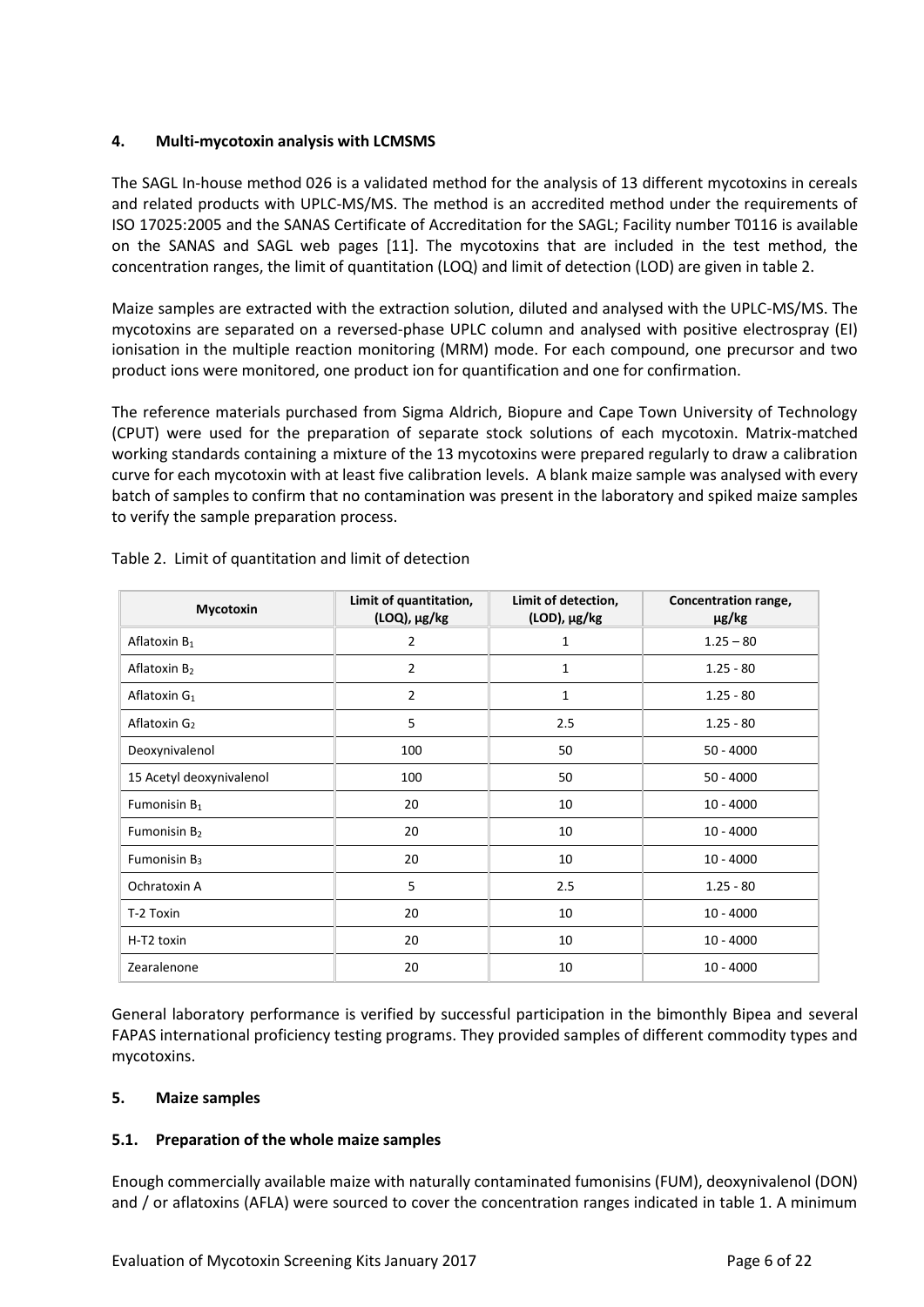of 1 kg maize sample / mycotoxin / concentration level was needed for the verification experiments that were conducted in phase two.

Before the analyses were conducted, the samples were milled to a particle size < 1 mm. Each sample was mixed in a bin with ceramic balls on a roller mill for at least an hour to ensure homogeneity of the samples. Samples were labelled with unique codes, fully randomized, before the five replicate LCMSMS analyses and the testing of the kits were commenced.

It must be noted that none of the test kit information about speed of analysis include the time that it takes to collect a representative sample and to do the milling and mixing before the quick tests are conducted. This may give the impression that a mycotoxin result may be available within a few minutes once the whole maize sample is received but the milling and mixing process may take one to two hours, depending on the sample size and the available milling facilities.

It is critically important for every test facility to ensure that representative samples are taken. The samples must be milled to the correct particle size specifications and mixed well to ensure that the sample extraction is complete and the subsample used for the analysis does represent the maize. A small sample of whole maize kernels is definitely not representative of a maize consignment.

GIPSA used 50 g sample for all these test kit evaluations. Three of the suppliers also supply kits that use a smaller sample size for the extraction. It is therefore even more important to have a representative maize sample, milled to the required particle size and mixed well to ensure homogeneity.

### **5.2. Multi-mycotoxin results**

Five replicate subsamples of each of these maize samples were analysed with the UPLC MS/MS. Ten different samples were selected at three different concentration levels for Afla and/or FUM and/or DON, for the phase 2 verification process.

The LCMSMS results of the ten selected samples are summarised in table 3. One of the samples that were selected to evaluate the aflatoxin test kits included aflatoxin  $B_1$  and  $G_1$  and one sample aflatoxin  $B_1$  and  $B_2$ . The samples selected to verify the fumonisin test kits had FUM  $B_1$ ,  $B_2$  and  $B_3$ . The metabolite 15-Acetyl deoxynivalenol (15-ADON) was measured in the samples with DON residues.

The RSD of the aflatoxin results was ≤ 18%; for the fumonisin results, the RSD was between 1-6% and the RSD of the deoxynivalenol results was ≤ 8%.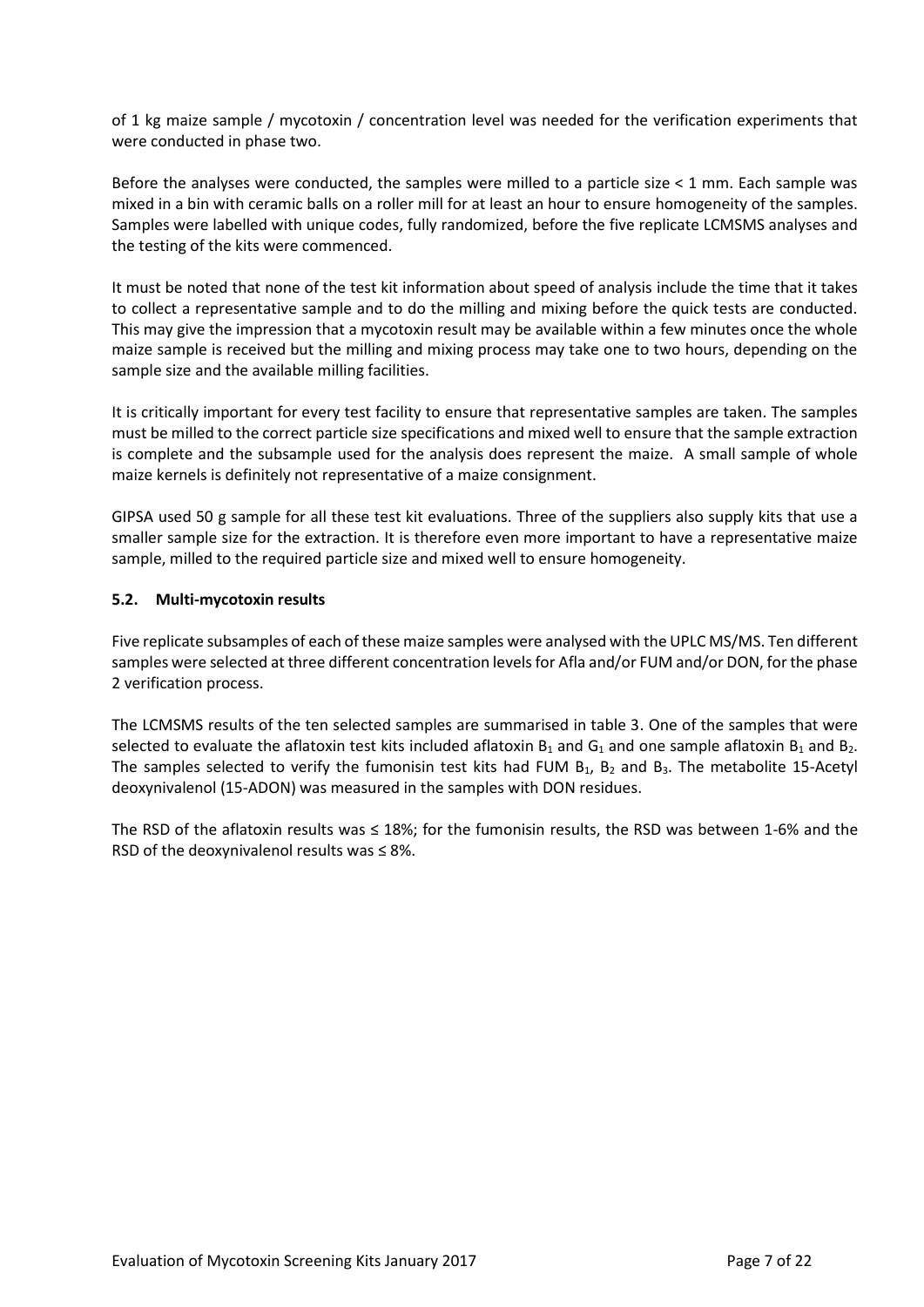|                  |            | Multi-Mycotoxin Mean Results, μg/kg (ppb)<br>(SAGL In-House Method 26 with UPLC-MS/MS) |                           |                          |                          |                          |                |                             |               |                |                |                                 |                |                |                          |                   |
|------------------|------------|----------------------------------------------------------------------------------------|---------------------------|--------------------------|--------------------------|--------------------------|----------------|-----------------------------|---------------|----------------|----------------|---------------------------------|----------------|----------------|--------------------------|-------------------|
|                  |            | $\mathsf{B}_1$                                                                         | B <sub>2</sub>            | Aflatoxin<br>${\sf G}_1$ | G <sub>2</sub>           |                          | $B_1$          | Fumonisin<br>$\mathsf{B}_2$ | $B_3$         |                | <b>DON</b>     | $15 -$<br>Acetyl-<br><b>DON</b> | <b>OTA</b>     | ZON            | $T2-$<br>toxin           | $HT-2$ -<br>toxin |
| Sample number    |            | $LOQ = 2$                                                                              | $LOQ =$<br>$\overline{2}$ | $LOQ = 2$                | $LOQ =$<br>5             | <b>Total</b>             | $LOQ = 20$     | $LOQ = 20$                  | $LOQ =$<br>20 | <b>Total</b>   | $LOQ =$<br>100 | $LOQ =$<br>100                  | LOQ<br>$= 5$   | $LOQ = 20$     | $LOQ =$<br>20            | $LOQ =$<br>20     |
| <b>MSK 17</b>    | Mean       | ND                                                                                     | <b>ND</b>                 | <b>ND</b>                | <b>ND</b>                | <b>ND</b>                | <b>ND</b>      | <b>ND</b>                   | <b>ND</b>     | <b>ND</b>      | <b>ND</b>      | <b>ND</b>                       | <b>ND</b>      | <b>ND</b>      | <b>ND</b>                | <b>ND</b>         |
| MSK 6            | Mean       | 59.90                                                                                  | 4.79                      | <b>ND</b>                | <b>ND</b>                | 64.68                    | 5319           | 1177                        | 823           | 7318           | <b>ND</b>      | <b>ND</b>                       | <b>ND</b>      | <b>ND</b>      | <b>ND</b>                | $\sf ND$          |
|                  | <b>RSD</b> | 16%                                                                                    | 12%                       | $\sim$                   | $\blacksquare$           | 15%                      | 9%             | 13%                         | 15%           | 10%            | $\mathbb{Z}^2$ | $\sim$                          | $\sim$         | $\blacksquare$ | $\sim$                   | $\sim$            |
| MSK7             | Mean       | 42.75                                                                                  | $<$ LOQ                   | 13.68                    | <b>ND</b>                | 56.43                    | 4882           | 1167                        | 751           | 6799           | <b>ND</b>      | <b>ND</b>                       | <b>ND</b>      | <b>ND</b>      | <b>ND</b>                | <b>ND</b>         |
|                  | <b>RSD</b> | 7%                                                                                     | $\blacksquare$            | 18%                      | $\equiv$                 | 6%                       | 7%             | 9%                          | 7%            | 7%             | $\blacksquare$ | $\mathbb{Z}^2$                  | $\blacksquare$ | $\blacksquare$ | $\sim$                   | $\sim$            |
| <b>MSK 13</b>    | Mean       | 11.72                                                                                  | <b>ND</b>                 | <b>ND</b>                | <b>ND</b>                | 11.72                    | 3627           | 963                         | 397           | 4987           | <b>ND</b>      | <b>ND</b>                       | <b>ND</b>      | <b>ND</b>      | <b>ND</b>                | <b>ND</b>         |
|                  | <b>RSD</b> | 17%                                                                                    | $\overline{\phantom{a}}$  | $\sim$                   | $\blacksquare$           | 17%                      | 5%             | 7%                          | 4%            | 5%             | $\mathbb{L}$   | $\sim$                          | $\sim$         | $\sim$         | $\blacksquare$           | $\sim$            |
| MSK <sub>5</sub> | Mean       | <b>ND</b>                                                                              | <b>ND</b>                 | <b>ND</b>                | <b>ND</b>                | $\blacksquare$           | 3615           | 1099                        | 217           | 4931           | <b>ND</b>      | <b>ND</b>                       | <b>ND</b>      | <b>ND</b>      | <b>ND</b>                | <b>ND</b>         |
|                  | <b>RSD</b> | $\mathcal{L}_{\mathcal{A}}$                                                            | $\overline{\phantom{a}}$  | $\overline{\phantom{a}}$ | $\sim$                   | $\blacksquare$           | 2%             | 2%                          | 2%            | 1%             | $\mathbb{L}$   | $\overline{\phantom{a}}$        | $\sim$         | ÷,             | $\blacksquare$           | $\sim$            |
|                  | Mean       | <b>ND</b>                                                                              | <b>ND</b>                 | <b>ND</b>                | <b>ND</b>                | $\overline{\phantom{a}}$ | 1727           | 386                         | 114           | 2227           | 144            | <b>ND</b>                       | <b>ND</b>      | $<$ LOQ        | <b>ND</b>                | <b>ND</b>         |
| <b>MSK 10</b>    | <b>RSD</b> | $\mathcal{L}_{\mathcal{A}}$                                                            | $\sim$                    | $\sim$                   | $\sim$                   | $\sim$                   | 5%             | 4%                          | 5%            | 4%             | 12%            | $\sim$                          | $\sim$         | $\sim$         | $\overline{a}$           | $\sim$            |
| <b>MSK 11</b>    | Mean       | <b>ND</b>                                                                              | <b>ND</b>                 | <b>ND</b>                | <b>ND</b>                | $\blacksquare$           | 803            | 197                         | 40            | 1040           | 459            | $<$ LOQ                         | <b>ND</b>      | 89             | <b>ND</b>                | <b>ND</b>         |
|                  | <b>RSD</b> | $\mathcal{L}_{\mathcal{A}}$                                                            | $\overline{\phantom{a}}$  | $\overline{\phantom{a}}$ | $\overline{\phantom{a}}$ | $\overline{\phantom{a}}$ | 5%             | 2%                          | 6%            | 4%             | 4%             | $\overline{\phantom{a}}$        | $\sim$         | $\blacksquare$ | $\overline{\phantom{a}}$ | $\sim$            |
| MSK4             | Mean       | <b>ND</b>                                                                              | <b>ND</b>                 | <b>ND</b>                | <b>ND</b>                | $\overline{\phantom{a}}$ | 30190          | 13390                       | 3782          | 47362          | 1476           | 146                             | <b>ND</b>      | 325            | <b>ND</b>                | 38                |
|                  | <b>RSD</b> | $\mathcal{L}_{\mathcal{A}}$                                                            | $\sim$                    | $\blacksquare$           | $\overline{\phantom{a}}$ | $\overline{\phantom{a}}$ | 7%             | 8%                          | 7%            | 7%             | 7%             | 16%                             | $\omega$       | 12%            | $\bar{a}$                | 41%               |
| MSK8             | Mean       | <b>ND</b>                                                                              | <b>ND</b>                 | <b>ND</b>                | <b>ND</b>                | $\blacksquare$           | 181            | 55                          | <b>ND</b>     | 236            | 739            | $<$ LOQ                         | <b>ND</b>      | 17             | <b>ND</b>                | <b>ND</b>         |
|                  | <b>RSD</b> | $\mathbf{r}$                                                                           | $\sim$                    | $\omega$                 | $\sim$                   | $\overline{\phantom{a}}$ | 19%            | 13%                         | <b>ND</b>     | 18%            | 8%             | 16%                             | $\omega$       | 16%            | $\sim$                   | $\sim$            |
|                  | Mean       | <b>ND</b>                                                                              | <b>ND</b>                 | <b>ND</b>                | <b>ND</b>                | $\blacksquare$           | <b>ND</b>      | <b>ND</b>                   | <b>ND</b>     | <b>ND</b>      | 4007           | 719                             | <b>ND</b>      | 92             | <b>ND</b>                | <b>ND</b>         |
| <b>MSK 14</b>    | <b>RSD</b> | $\sim$                                                                                 | $\blacksquare$            | $\sim$                   | $\blacksquare$           | $\blacksquare$           | $\overline{a}$ | $\sim$                      | $\sim$        | $\blacksquare$ | 7%             | 11%                             | $\omega$       | 8%             | $\overline{\phantom{a}}$ | $\blacksquare$    |

# Table 3 LCMSMS Mycotoxin results of samples used for the verification of the kits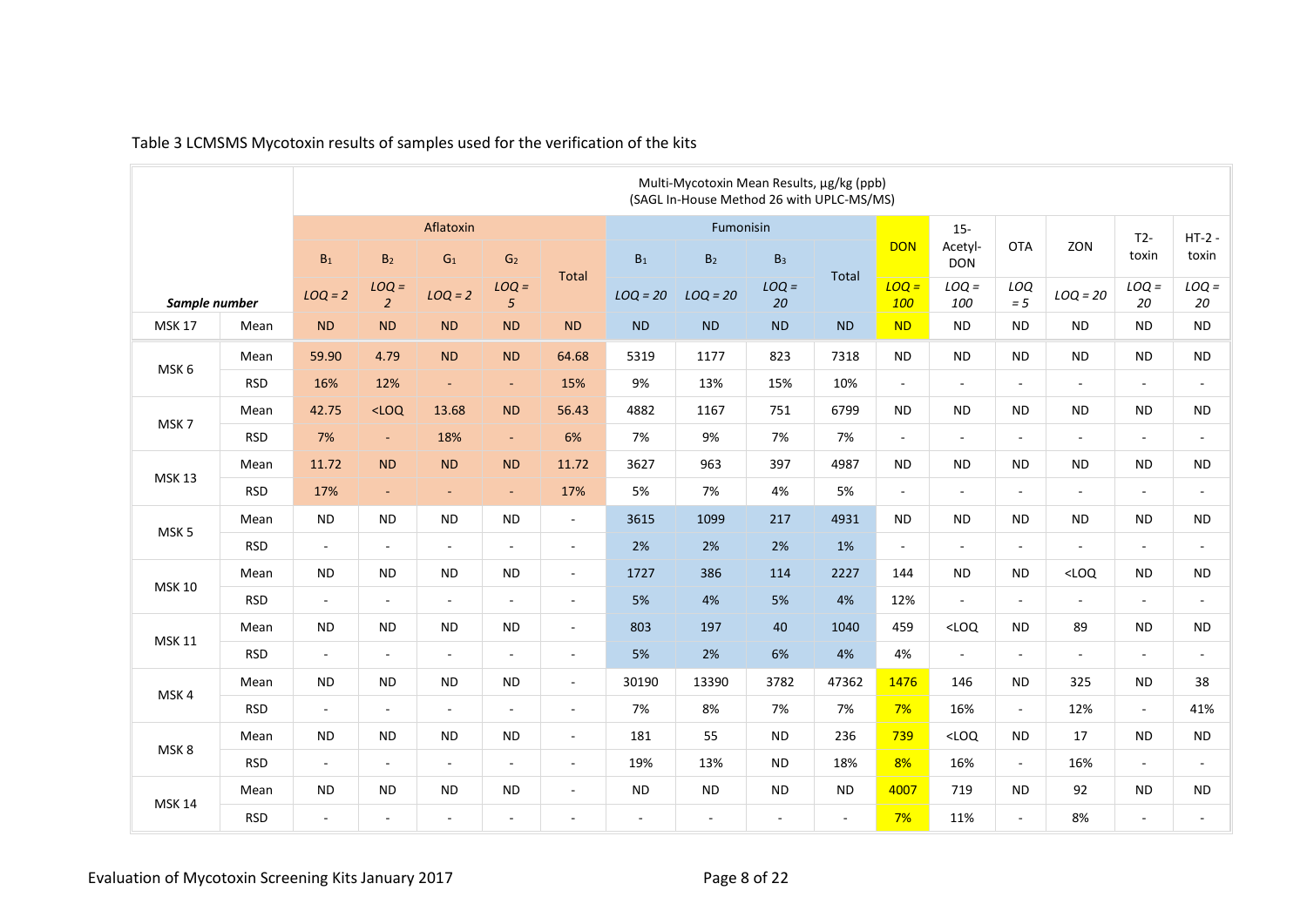### **6. Verification of the test kits**

The verification of the tests kits commenced in August 2016 and was completed in November 2016.

Each supplier had the opportunity to demonstrate the use of the test kits to ensure that the equipment and kits are in working order and that the SAGL analysts are familiar with the operation. Anomalies encountered during the verification process were discussed with the specific supplier and manufacturer and where necessary retesting was conducted.

### **6.1. Verification parameters**

The verification parameters were specificity, accuracy, precision and the speed and ease to conduct the tests.

The speed and ease of use of the tests kits are summarised in the Test Kit information tables, see tables 5 – 8 in Section 6.2 – 6.5.

Specificity over the concentration range was evaluated with samples containing the different combinations of Afla B<sub>1</sub>, Afla B<sub>2</sub> and Afla G<sub>1</sub>, FUM B<sub>1</sub>, FUM B<sub>2</sub>, FUM B<sub>3</sub> and / or deoxynivalenol as well as related mycotoxins e.g. 15-ADON. Cross reactivity is also discussed in the Kit Information tables.

Accuracy was determined by comparing the test kit results with the LCMSMS results obtained with the SANAS accredited SAGL In-House method. The % recovery was calculated as the specific mycotoxin concentration measured with test kit / LCMSMS mycotoxin concentration x 100. The acceptable range of % recoveries calculated from the GIPSA Acceptable range / concentration level is summarised in table 4.

Replicate samples were tested to determine the precision (repeatability and reproducibility) and the corresponding GIPSA acceptance criteria (5,6,7) summarised in table 4 were used for the evaluations. A minimum of five replicate analyses at three different concentration levels and five replicate analysis of blank maize with no mycotoxins were conducted for each of the three mycotoxins.

| <b>Mycotoxin</b>    | Concentration  | Maximum RSD (%)<br>(GIPSA acceptance<br>criteria) | <b>Standard</b><br>deviation | Acceptable<br>range               | <b>Calculated</b><br>range of %<br><b>Recovery</b> |
|---------------------|----------------|---------------------------------------------------|------------------------------|-----------------------------------|----------------------------------------------------|
|                     | $5.0 \mu g/kg$ | 25                                                | 1.25                         | $2.5 - 7.5 \,\mu g/kg$            | $50 - 150%$                                        |
| Total Aflatoxin [5] | $20 \mu g/kg$  | 20                                                | 4                            | $12 - 28 \mu g/kg$                | $60 - 140 %$                                       |
|                     | $100 \mu g/kg$ | 16                                                | 16                           | $68 - 130 \,\mathrm{\upmu g/kg}$  | $68 - 130%$                                        |
|                     | $300 \mu g/kg$ | 16                                                | 48                           | $200 - 400 \,\mathrm{\upmu g/kg}$ | $67 - 133%$                                        |
|                     | $0.50$ mg/kg   | 18                                                | 0.09                         | $0.32 - 0.68$ mg/kg               | $64 - 136 %$                                       |
| Total Fumonisin [6] | $1.00$ mg/kg   | 16                                                | 0.16                         | $0.68 - 1.3$ mg/kg                | $68 - 130%$                                        |
|                     | $2.00$ mg/kg   | 14                                                | 0.28                         | $1.4 - 2.6$ mg/kg                 | $70 - 130%$                                        |
|                     | 5.0 $mg/kg$    | 13                                                | 0.65                         | $3.7 - 6.3$ mg/kg                 | $74 - 126%$                                        |
| Deoxynivalenol [7]  | $0.50$ mg/kg   | 20                                                | 0.1                          | $0.3 - 0.7$ mg/kg                 | $60 - 140 %$                                       |
|                     | $1.00$ mg/kg   | 16                                                | 0.16                         | $0.68 - 1.3$ mg/kg                | $68 - 130%$                                        |
|                     | $2.00$ mg/kg   | 12                                                | 0.24                         | $1.5 - 2.5$ mg/kg                 | 75 - 125 %                                         |
|                     | 5.0 $mg/kg$    | 10                                                | 0.50                         | $4.0 - 6.0$ mg/kg                 | 80 - 120%                                          |

Table 4 GIPSA acceptance criteria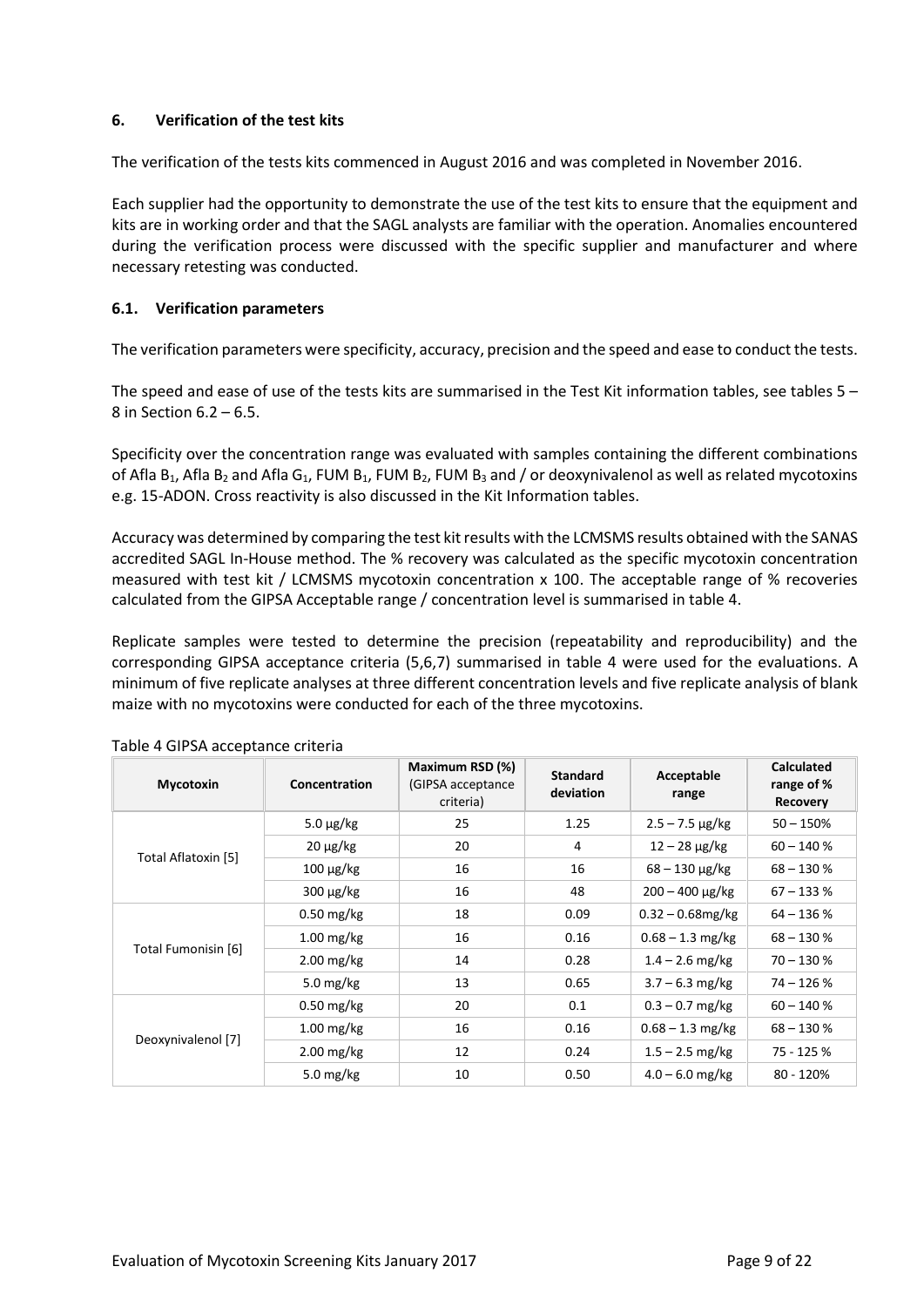# **6.2. Charm Sciences (ROSA) Test kits**

# **6.2.1. Use of the ROSA test kits**

| <b>ROSA TEST KIT INFORMATION</b>         |                                                                                                                                                                                                                           |                                                                                                                                                                                                                                   |                                                                                                                                                                                                                                   |  |  |  |
|------------------------------------------|---------------------------------------------------------------------------------------------------------------------------------------------------------------------------------------------------------------------------|-----------------------------------------------------------------------------------------------------------------------------------------------------------------------------------------------------------------------------------|-----------------------------------------------------------------------------------------------------------------------------------------------------------------------------------------------------------------------------------|--|--|--|
| <b>Parameter</b>                         | <b>Aflatoxin</b>                                                                                                                                                                                                          | <b>Fumonisins</b>                                                                                                                                                                                                                 | Deoxynivalenol                                                                                                                                                                                                                    |  |  |  |
| Test kit Name                            | Rosa Aflatoxin WETS5<br>Quantitative test [12, 15]                                                                                                                                                                        | Rosa Fumonisin WETS5<br>Quantitative test [13, 16]                                                                                                                                                                                | Rosa DONQ-WETS5 Quantitative<br>test $[14]$                                                                                                                                                                                       |  |  |  |
| Catalogue number                         | LF-AFQ-WETS5-20K                                                                                                                                                                                                          | LF- FUMQ-WETS5-20K                                                                                                                                                                                                                | LF-DONQ-WETS5-20K                                                                                                                                                                                                                 |  |  |  |
| <b>Test kit lot number</b>               | AFQ-WETS5-003B<br>A003007B-07-EZ                                                                                                                                                                                          | FUMQ-WETS5-001l<br>A0010021-16-EZ                                                                                                                                                                                                 | DONQ-WETS5-001J<br>A001002J-10-EZ                                                                                                                                                                                                 |  |  |  |
| <b>Expiry date</b>                       | December 2016                                                                                                                                                                                                             | January 2017                                                                                                                                                                                                                      | January 2017                                                                                                                                                                                                                      |  |  |  |
| Concentration<br>range                   | $5 - 100$ ppb $[15]$                                                                                                                                                                                                      | $0.5 - 5.4$ ppm & $5 - 30$ ppm [16]                                                                                                                                                                                               | $0.5 - 5$ ppm                                                                                                                                                                                                                     |  |  |  |
| Approved<br>commodities                  | Maize and 17 other commodities                                                                                                                                                                                            | Maize and 7 other commodities                                                                                                                                                                                                     | Maize, barley and wheat                                                                                                                                                                                                           |  |  |  |
| <b>Incubator</b>                         |                                                                                                                                                                                                                           | ROSA incubator @ 45 °C                                                                                                                                                                                                            |                                                                                                                                                                                                                                   |  |  |  |
| Reader                                   |                                                                                                                                                                                                                           | ROSA- M Reader                                                                                                                                                                                                                    |                                                                                                                                                                                                                                   |  |  |  |
| <b>Storage conditions</b>                |                                                                                                                                                                                                                           | Store strips, dilution buffer, positive control refrigerated (0 – 7 °C)<br>WET-S Extraction powder at room temperature                                                                                                            |                                                                                                                                                                                                                                   |  |  |  |
| <b>Precautions</b>                       |                                                                                                                                                                                                                           | Keep strips in closed containers, avoid high humidity                                                                                                                                                                             |                                                                                                                                                                                                                                   |  |  |  |
| <b>Quality assurance</b>                 |                                                                                                                                                                                                                           | Positive and negative control and calibration strips for the reader                                                                                                                                                               |                                                                                                                                                                                                                                   |  |  |  |
| <b>Sample processing</b><br>requirements |                                                                                                                                                                                                                           | Ground, particle size not specified                                                                                                                                                                                               |                                                                                                                                                                                                                                   |  |  |  |
| <b>Material provided</b><br>in the kit   | • 20 Test strips,<br>• Aflatoxin Dilution buffer,<br>$\bullet$ Aflatoxin B <sub>1</sub> positive control                                                                                                                  | • 20 Test strips,<br>· Fumonisin Dilution buffer,<br>• Fumonisin positive control                                                                                                                                                 | •20 Test strips,<br>.DON Dilution buffer,<br>·Deoxynivalenol positive control                                                                                                                                                     |  |  |  |
| <b>Material needed</b><br>(not provided) | • WET-S extraction powder,<br>• extraction containers,<br>• 300 – 600 µL pipette and tips,<br>• filter paper,<br>· distilled water,<br>• measuring cylinder,<br>· balance,<br>$\bullet$ mill,<br>• Reader,<br>• Incubator | • WET-S extraction powder,<br>• extraction containers,<br>$\bullet$ 100 – 900 µL pipette and tips,<br>• filter paper,<br>· distilled water,<br>• measuring cylinder,<br>· balance,<br>$\bullet$ mill,<br>• Reader,<br>• Incubator | • WET-S extraction powder,<br>• extraction containers,<br>$\bullet$ 100 – 900 µL pipette and tips,<br>• filter paper,<br>· distilled water,<br>• measuring cylinder,<br>· balance,<br>$\bullet$ mill,<br>• Reader,<br>• Incubator |  |  |  |
|                                          |                                                                                                                                                                                                                           | <b>EXTRACTION PROCEDURE AND READING</b>                                                                                                                                                                                           |                                                                                                                                                                                                                                   |  |  |  |
| Sample size                              | 50 g                                                                                                                                                                                                                      | 50 g                                                                                                                                                                                                                              | 50 g                                                                                                                                                                                                                              |  |  |  |
| <b>Extraction method</b><br>summary      | • Shake vigorously 50 g sample<br>with one packet WET-S<br>extraction powder and 150 mL<br>distilled water for 1.5 minutes<br>Filter within 30 minutes<br>• Settle extract and filter to<br>clarify. Use within 2 hours   | Same procedure as for<br>aflatoxins, may use the same<br>sample extract for fumonisin<br>testing                                                                                                                                  | Same procedure as for<br>aflatoxins, may use the same<br>sample extract for DON testing                                                                                                                                           |  |  |  |
| <b>Dilution</b>                          | • Add 300 µL extract to 600 µL<br>AFQ dilution buffer, shake well<br>for 5 seconds (may keep 6<br>hours)                                                                                                                  | • Add 100 µL extract to 900 µL<br>FUMQ WETS5 dilution buffer,<br>mix well for 5 seconds.<br>• Add 100 µl of this diluted<br>extract to 900 µL FUMQ<br>WETS5 dilution buffer, mix<br>well for 5 seconds (may keep 6<br>hours)      | • Add 50 µL extract to 950 µL<br>DONQ dilution buffer, mix well<br>for 5 seconds (may keep 6<br>hours)                                                                                                                            |  |  |  |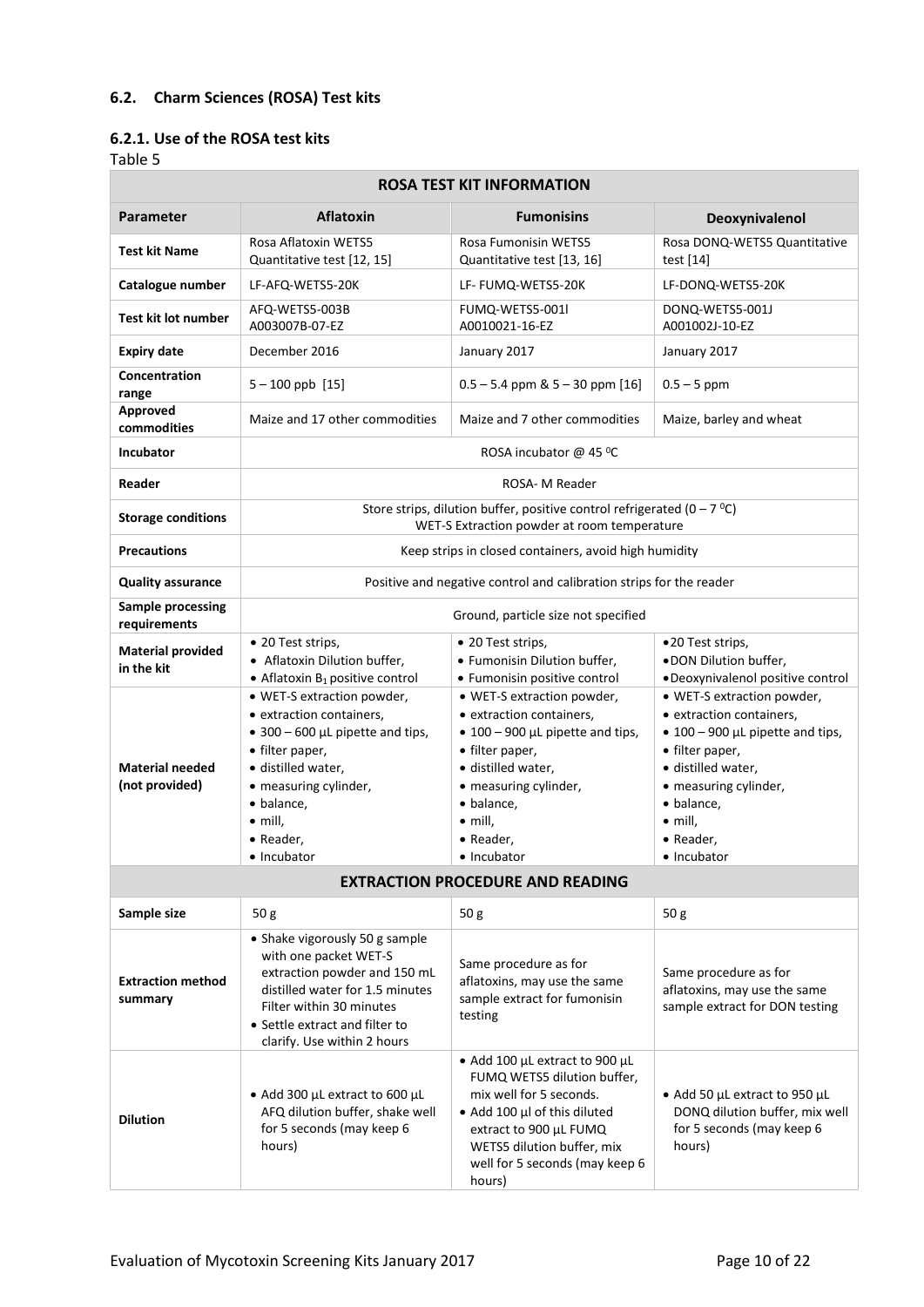| <b>ROSA TEST KIT INFORMATION</b>                             |                                                                                                                                          |                                                                                                                                                       |                                                                                                                                                   |  |  |
|--------------------------------------------------------------|------------------------------------------------------------------------------------------------------------------------------------------|-------------------------------------------------------------------------------------------------------------------------------------------------------|---------------------------------------------------------------------------------------------------------------------------------------------------|--|--|
| Parameter                                                    | <b>Aflatoxin</b>                                                                                                                         | <b>Fumonisins</b>                                                                                                                                     | Deoxynivalenol                                                                                                                                    |  |  |
| Incubation                                                   | • Strip in incubator $@$ 45 °C<br>• Pipette slowly 300 uL diluted<br>extract<br>• Incubate 5 minutes<br>• Read within 1 minute in Reader | • Strip in incubator $@$ 45 °C<br>• Pipette slowly 300 uL of<br>second diluted extract<br>• Incubate 5 minutes<br>• Read within 1 minute in<br>Reader | • Strip in incubator @ 45 °C<br>• Pipette slowly 300 uL diluted<br>extract<br>• Incubate 5 minutes<br>$\bullet$ Read within 1 minute in<br>Reader |  |  |
| <b>Setup of Reader</b><br>and calibration<br>curve selection | Reader programmed with different calibration curves, user must select the correct maize calibration<br>curve for the specific mycotoxin  |                                                                                                                                                       |                                                                                                                                                   |  |  |
| <b>Visual inspection</b>                                     |                                                                                                                                          | Control line C, must be visible. T1 and T2 lines not smeared, uneven, obscured                                                                        |                                                                                                                                                   |  |  |
| <b>Speed of extraction</b><br>and reading                    | 1.5-minute extraction + filtration<br>$+1 - 2$ -minute dilution + 5<br>minutes incubation + reading                                      | 1.5-minute extraction $+$ filtration<br>$+1-2$ -minute dilution x 2<br>dilutions + 5 minutes incubation<br>+ reading                                  | 1.5-minute extraction + filtration<br>$+1-2$ -minute dilution + 5<br>minutes incubation + reading                                                 |  |  |
| <b>Cross reactivity</b>                                      | Test detects 100% Afla B1<br>Afla $B_2 = 10\%$ ,<br>Afla $G_1 = 12\%$<br>Afla $G_2 = 1\%$ [communication<br>received from Charms]        | Not mentioned in procedure                                                                                                                            | Cross reactive with 3-Acetyl<br><b>DON</b>                                                                                                        |  |  |

### **6.2.2 Comments**

The same initial sample extraction can be used to test the sample for aflatoxin, fumonisin and deoxynivalenol; this is convenient and more cost effective because less sample extraction powder is used.

For quality assurance, these test kits include dry positive control samples to verify the concentration ranges of the tests kits. The procedure for the preparation of both the positive control and negative control samples are described in the test kit procedures and the dilutions may be kept frozen in small subsamples  $(-15<sup>0</sup>C)$  for up to 2 months.

Calibration strips are provided for the calibration verification of the reader.

The aflatoxin calibration range,  $5 - 100$  ppb, is covered with only one sample dilution and one strip, this make the test more cost effective. For the quantification of fumonisin, two dilutions are initially prepared and one strip is incubated to cover the concentration range of 0.5 – 5.4 ppm. An additional dilution is made to cover the concentration range from 5.4 – 30 ppm [16].

The Rosa-M reader does recognize the strip information when a strip is inserted in the reader, the operator must just check that the correct calibration curve is used for the quantification.

Safety precautions can be described better in the procedures provided with the kits.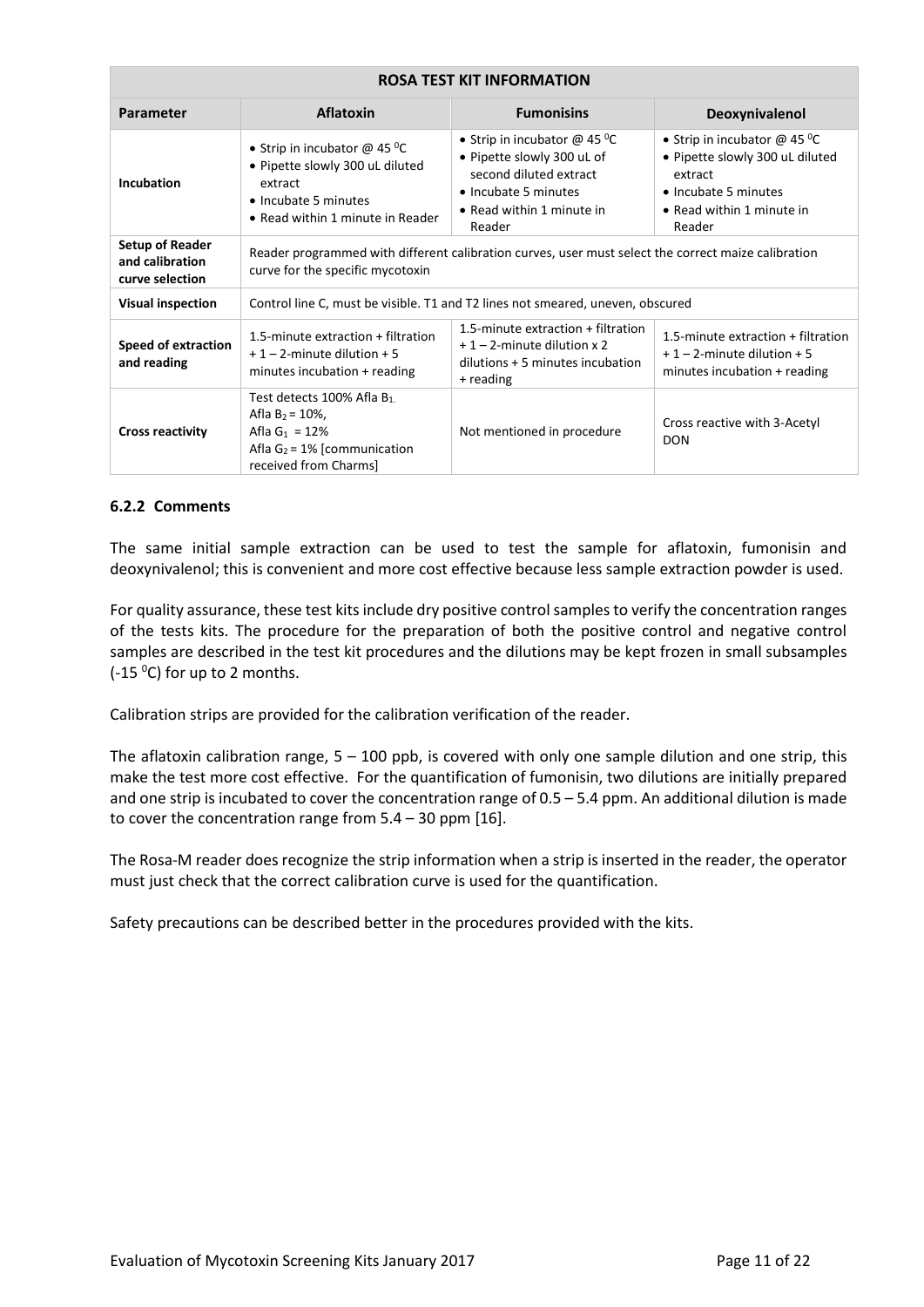# **6.3. Envirologix Test kits**

# **6.3.1. Use of the Envirologix test kits**

| <b>ENVIROLOGIX TEST KIT INFORMATION</b>  |                                                                                                                                                                                                     |                                                                                                                                                                                    |                                                                                                                                                                   |  |  |  |
|------------------------------------------|-----------------------------------------------------------------------------------------------------------------------------------------------------------------------------------------------------|------------------------------------------------------------------------------------------------------------------------------------------------------------------------------------|-------------------------------------------------------------------------------------------------------------------------------------------------------------------|--|--|--|
| <b>Parameter</b>                         | <b>Aflatoxin</b>                                                                                                                                                                                    | <b>Fumonisins</b>                                                                                                                                                                  | Deoxynivalenol                                                                                                                                                    |  |  |  |
| <b>Test kit Name</b>                     | QuickTox kit for QuickScan<br>Aflatoxin Free [17, 20]                                                                                                                                               | QuickTox kit for QuickScan<br>Fumonisin Flex [18, 21]                                                                                                                              | QuickTox kit for QuickScan<br>DON3 [19]                                                                                                                           |  |  |  |
| Catalogue number                         | AQ 209 BG                                                                                                                                                                                           | AQ 211 BG                                                                                                                                                                          | AQ 254 BG                                                                                                                                                         |  |  |  |
| <b>Test kit lot number</b>               | 753-16 and re-testing with 993-<br>16                                                                                                                                                               | 844-6                                                                                                                                                                              | 713-6                                                                                                                                                             |  |  |  |
| <b>Expiry date</b>                       | September 2017                                                                                                                                                                                      | <b>March 2017</b>                                                                                                                                                                  | February 2017                                                                                                                                                     |  |  |  |
| <b>Concentration range</b>               | 5-30 ppb and 30-100 ppb with<br>dilution [17]                                                                                                                                                       | $0.5 - 3$ ppm and > 3 ppm $-18$<br>ppm with dilution [18]                                                                                                                          | $0.29 - 12$ ppm and >12 ppm -<br>30 ppm with dilution [19]                                                                                                        |  |  |  |
| Approved<br>commodities                  | Corn (maize) [20]                                                                                                                                                                                   | Corn (maize) [21]                                                                                                                                                                  | Corn (maize) [19]                                                                                                                                                 |  |  |  |
| <b>Incubator</b>                         |                                                                                                                                                                                                     | In cup at room temperature                                                                                                                                                         |                                                                                                                                                                   |  |  |  |
| Reader                                   |                                                                                                                                                                                                     | QuickScan System, Software version 4.7 Update 2 or later                                                                                                                           |                                                                                                                                                                   |  |  |  |
| <b>Storage conditions</b>                |                                                                                                                                                                                                     | Store strips and Buffers refrigerated @ 2-8 °C<br>The extraction powder for aflatoxin is stored refrigerated $@$ 2-8 °C                                                            |                                                                                                                                                                   |  |  |  |
|                                          |                                                                                                                                                                                                     | Store strips in a moisture-resistant canister, avoid direct sunlight                                                                                                               |                                                                                                                                                                   |  |  |  |
|                                          |                                                                                                                                                                                                     | Read strips wet after incubation time                                                                                                                                              |                                                                                                                                                                   |  |  |  |
|                                          |                                                                                                                                                                                                     | The buffers are lot specific                                                                                                                                                       |                                                                                                                                                                   |  |  |  |
| <b>Precautions</b>                       | Do not use bleach solution to<br>treat extraction lab ware.<br>EB17 extraction powder<br>considered flammable and an<br>irritant, avoid inhaling powder<br>Avoid incomplete mixing when<br>diluting | Avoid incomplete mixing when<br>diluting                                                                                                                                           | Avoid incomplete mixing when<br>diluting                                                                                                                          |  |  |  |
| <b>Quality assurance</b>                 |                                                                                                                                                                                                     | No controls are provided with the kits                                                                                                                                             |                                                                                                                                                                   |  |  |  |
| <b>Sample processing</b><br>requirements |                                                                                                                                                                                                     | Grind samples such that 95% passes through a 20-mesh sieve. Detailed instruction in procedures                                                                                     |                                                                                                                                                                   |  |  |  |
| Material provided in<br>the kit          | • 50 Test strips,<br>• DB5 buffer,<br>• 50 EB17 extraction powder,<br>• 50 reaction vials,<br>• pipette tips<br>· Multi-matrix Barcode Card, kit<br>lot specific                                    | • 50 Test strips,<br>· DB6 buffer kit lot specific,<br>• 100 reaction vials,<br>• 100 pipette tips,<br>· Multi-matrix Barcode Card, kit<br>lot specific                            | • 50 Test strips,<br>· DB6 buffer kit lot specific,<br>• 100 reaction vials,<br>• 100 pipette tips,                                                               |  |  |  |
| Material needed (not<br>provided)        | · extraction cups,<br>$\bullet$ 100 µL pipette,<br>· distilled water,<br>• filter paper,<br>• measuring cylinder,<br>$\bullet$ balance,<br>$\bullet$ Mill,<br>• Reader                              | • extraction cups,<br>$\bullet$ 200 µL pipette<br>• 1.5 mL pipette,<br>· distilled water,<br>• filter paper,<br>• measuring cylinder,<br>· balance,<br>$\bullet$ Mill,<br>• Reader | • extraction cups,<br>• 200 µL and 800 µL pipette,<br>· distilled water,<br>• filter paper,<br>• measuring cylinder,<br>· balance,<br>$\bullet$ Mill,<br>• Reader |  |  |  |
| <b>EXTRACTION PROCEDURE AND READING</b>  |                                                                                                                                                                                                     |                                                                                                                                                                                    |                                                                                                                                                                   |  |  |  |
| Sample size                              | 25g                                                                                                                                                                                                 | 20 <sub>g</sub>                                                                                                                                                                    | 25 g                                                                                                                                                              |  |  |  |
| <b>Extraction method</b><br>summary      | • Shake vigorously 25 g sample<br>with one packet EB17<br>extraction powder and 75 mL<br>distilled water for 2 minutes                                                                              | • Shake vigorously 20 g sample<br>and 100 mL distilled water for<br>2 minutes                                                                                                      | • Shake vigorously 25 g sample<br>and 125 mL distilled water for<br>30 seconds                                                                                    |  |  |  |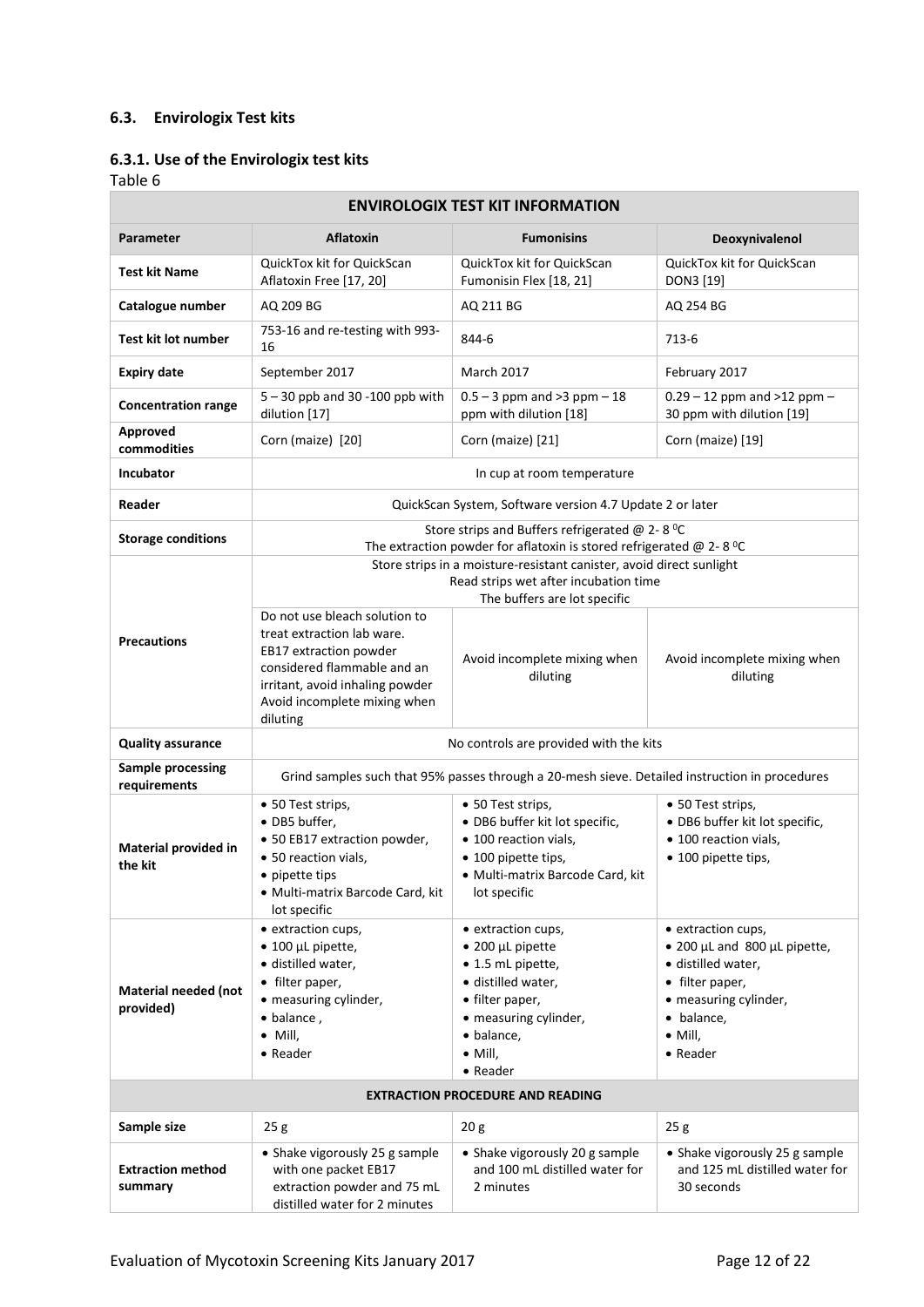| <b>ENVIROLOGIX TEST KIT INFORMATION</b>                      |                                                                                                                                                                                                                                                |                                                                                                                                                                                                                                                                                              |                                                                                                                                                                                                                                                                                |  |  |
|--------------------------------------------------------------|------------------------------------------------------------------------------------------------------------------------------------------------------------------------------------------------------------------------------------------------|----------------------------------------------------------------------------------------------------------------------------------------------------------------------------------------------------------------------------------------------------------------------------------------------|--------------------------------------------------------------------------------------------------------------------------------------------------------------------------------------------------------------------------------------------------------------------------------|--|--|
| Parameter                                                    | <b>Aflatoxin</b>                                                                                                                                                                                                                               | <b>Fumonisins</b>                                                                                                                                                                                                                                                                            | Deoxynivalenol                                                                                                                                                                                                                                                                 |  |  |
|                                                              | • Settle extract to clarify and<br>filter                                                                                                                                                                                                      | • Settle extract to clarify and<br>filter                                                                                                                                                                                                                                                    | • Settle extract to clarify and<br>filter                                                                                                                                                                                                                                      |  |  |
| <b>Dilution</b>                                              | • Add 100 µL clarified extract to<br>100 µL DB5 buffer in the<br>reaction vial,<br>• Mix 10x with pipette,<br>• If > 30 ppb Aflatoxin, do an<br>additional dilution and read<br>second strip, select correct<br>dilution level on reader (1:A) | · Add 200 µL extract to 1.5 mL<br>DB6 buffer in blue dilution<br>tube, mix well with pipette tip,<br>•Transfer 200 µL of this diluted<br>extract into the reaction vial,<br>•If > 3 ppm, do two additional<br>dilutions and read second strip,<br>select correct dilution level on<br>reader | • Add 200 µL extract to 800 µL<br>DB6 buffer in blue dilution<br>tube, mix well with pipette tip,<br>•Transfer 200 µL of this diluted<br>extract into the reaction vial,<br>•If > 12 ppm, do an additional<br>dilution and read second strip,<br>select correct dilution level |  |  |
| <b>Incubation</b>                                            | • No incubator,<br>• Add strip to reaction vial for 4<br>minutes,<br>• Immediately cut strip to<br>discard bottom pad,<br>• Insert in Quickscan reader<br>immediately                                                                          | • No incubator,<br>• Add strip to reaction vial for 5<br>minutes,<br>• Immediately cut strip to<br>discard bottom pad<br>• Insert in Quickscan reader<br>immediately                                                                                                                         | • No incubator,<br>• Add strip to reaction vial for 3<br>minutes,<br>• Immediately cut strip to<br>discard bottom pad,<br>• Insert in Quickscan reader<br>immediately                                                                                                          |  |  |
| <b>Setup of Reader and</b><br>calibration curve<br>selection | On strip matrix group<br>calibration or multi-matrix bar<br>code chart with kit                                                                                                                                                                | On strip matrix group calibration                                                                                                                                                                                                                                                            | On strip matrix group<br>calibration                                                                                                                                                                                                                                           |  |  |
| <b>Visual inspection</b>                                     | Control line must be visible. Test line visible                                                                                                                                                                                                |                                                                                                                                                                                                                                                                                              |                                                                                                                                                                                                                                                                                |  |  |
| <b>Speed of extraction</b><br>and reading                    | 2 minutes extraction + settling<br>and filter time $+1 - 2$ minutes<br>dilution $+4$ minutes reaction $+$<br>reading                                                                                                                           | 2 minutes extraction + settling<br>and filter time $+1 - 2$ minutes<br>dilution $+5$ minutes reaction $+$<br>reading                                                                                                                                                                         | 30 seconds extraction + settling<br>time $+1$ minute dilution $+4$<br>minutes reaction + reading                                                                                                                                                                               |  |  |
| <b>Cross reactivity</b>                                      | No false results for DON, FUM<br>B <sub>1</sub> , OTA and ZON [17]                                                                                                                                                                             | No false results for Afla B <sub>1</sub> , DON,<br>OTA and ZON [18]                                                                                                                                                                                                                          | No false results for Afla B <sub>1</sub> , FUM<br>B <sub>1</sub> , OTA and ZON [19]                                                                                                                                                                                            |  |  |

### **6.3.2 Comments**

No controls are provided for quality assurance, test facilities may use maize samples with specific mycotoxins as quality control samples when analysing samples.

The Test kit procedures do not provide clear and detailed instructions, e.g. the dilution procedure for the aflatoxin concentrations >30 ppm is not clearly described and the fumonisin procedure is only available in the summary guide table A.

For aflatoxin concentrations > 30 ppb, a second 1:6 dilution is made and a second strip is used to quantify the aflatoxin content. A dilution factor must be selected on the QuickScan reader for the higher aflatoxin concentrations and this reader factor did not correspond with the factor described in the procedure. [17] Feedback received from Envirologix confirmed that the dilution factor is lot specific and may vary from lot to lot. The kits that will be provided in future will have a hidden dilution factor labelled as 1:A.

For fumonisin concentrations > 3 ppm, a second 1:6 dilution is made and a second strip is used to quantify the fumonisin content. The dilution factor selected on the scanner was 1:A.

The development (incubation) is at room temperature in the cup, an incubator is not necessary.

The QuickScan reader does recognize the strip information when a strip is inserted in the reader, the operator must just select the correct dilution factor for the quantification.

Safety precautions can be described better in the procedures provided with the kits.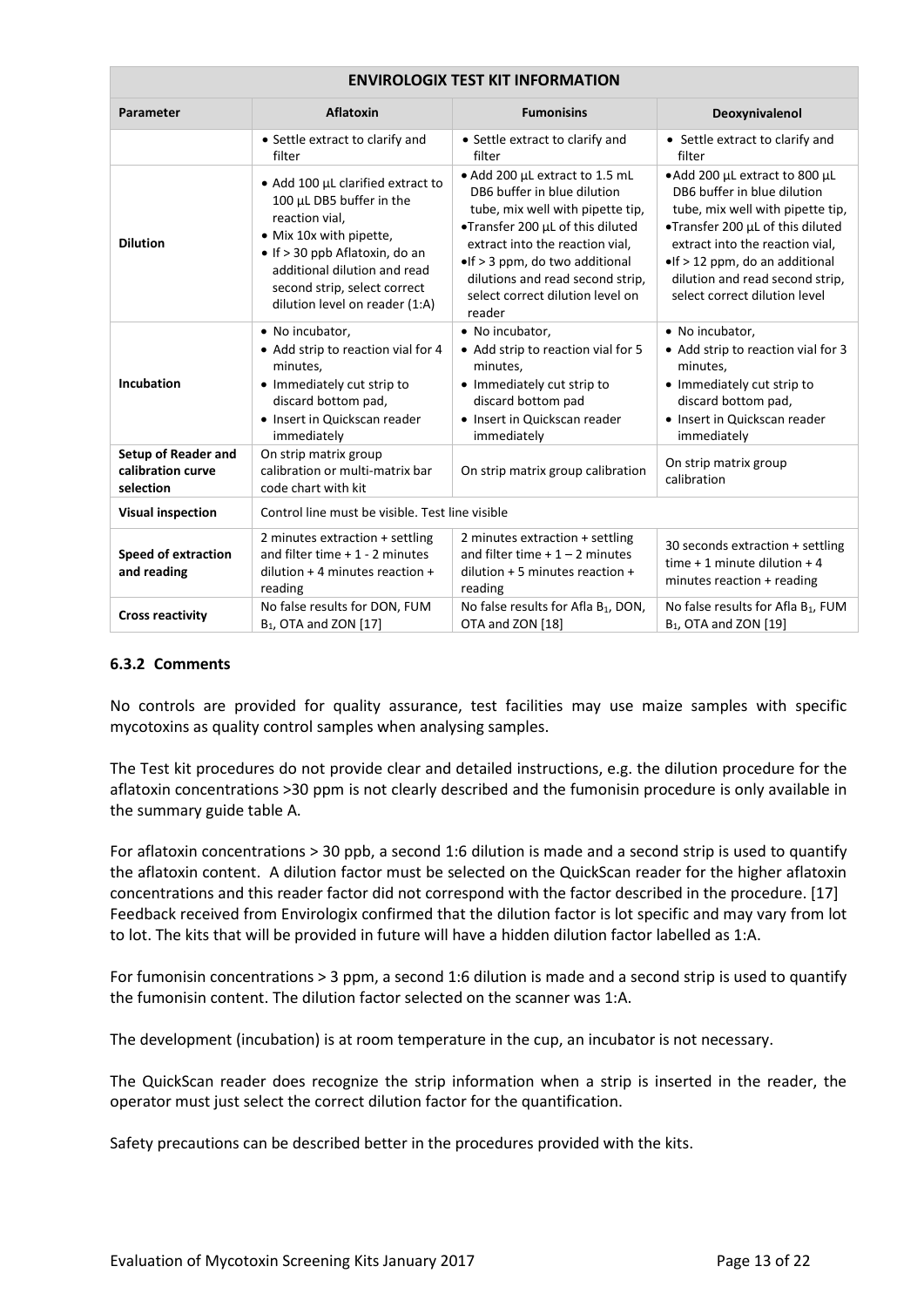# **6.4. Neogen Test kits**

# **6.4.1. Use of the Neogen test kits**

| <b>NEOGEN TEST KIT INFORMATION</b>                                   |                                                                                                                                                                                                                                                                                                                                                                                    |                                                                    |                                                                                                                                                                                                                                                                                                                                          |  |  |  |  |
|----------------------------------------------------------------------|------------------------------------------------------------------------------------------------------------------------------------------------------------------------------------------------------------------------------------------------------------------------------------------------------------------------------------------------------------------------------------|--------------------------------------------------------------------|------------------------------------------------------------------------------------------------------------------------------------------------------------------------------------------------------------------------------------------------------------------------------------------------------------------------------------------|--|--|--|--|
| <b>Parameter</b>                                                     | <b>Aflatoxin</b>                                                                                                                                                                                                                                                                                                                                                                   | <b>Fumonisins</b>                                                  | Deoxynivalenol                                                                                                                                                                                                                                                                                                                           |  |  |  |  |
| Test kit Name                                                        | Reveal Q+ Max for aflatoxin<br>[22, 24]                                                                                                                                                                                                                                                                                                                                            | Not yet available                                                  | Reveal Q for DON [23, 25]                                                                                                                                                                                                                                                                                                                |  |  |  |  |
| Catalogue number                                                     | 8088                                                                                                                                                                                                                                                                                                                                                                               |                                                                    | 8385                                                                                                                                                                                                                                                                                                                                     |  |  |  |  |
| Test kit lot number                                                  | 222930                                                                                                                                                                                                                                                                                                                                                                             |                                                                    | 223224                                                                                                                                                                                                                                                                                                                                   |  |  |  |  |
| Expiry date                                                          | February 2017                                                                                                                                                                                                                                                                                                                                                                      |                                                                    | April 2017                                                                                                                                                                                                                                                                                                                               |  |  |  |  |
| Concentration range                                                  | $5 - 300$ ppb                                                                                                                                                                                                                                                                                                                                                                      |                                                                    | $0.3 - 6$ ppm                                                                                                                                                                                                                                                                                                                            |  |  |  |  |
| Approved<br>commodities                                              | Maize and 12 other<br>commodities [24]                                                                                                                                                                                                                                                                                                                                             |                                                                    | Maize and 8 other<br>commodities [25]                                                                                                                                                                                                                                                                                                    |  |  |  |  |
| Incubator                                                            |                                                                                                                                                                                                                                                                                                                                                                                    | In cup at room temperature                                         |                                                                                                                                                                                                                                                                                                                                          |  |  |  |  |
| Reader                                                               |                                                                                                                                                                                                                                                                                                                                                                                    | AccuScan Gold reader                                               |                                                                                                                                                                                                                                                                                                                                          |  |  |  |  |
| Storage conditions                                                   |                                                                                                                                                                                                                                                                                                                                                                                    | Store strips, diluent and cups at room temperature ( $18 - 30$ °C) |                                                                                                                                                                                                                                                                                                                                          |  |  |  |  |
| Precautions                                                          |                                                                                                                                                                                                                                                                                                                                                                                    | Keep strips dry in container, Avoid high humidity                  |                                                                                                                                                                                                                                                                                                                                          |  |  |  |  |
| Quality assurance                                                    |                                                                                                                                                                                                                                                                                                                                                                                    | No controls submitted with strips                                  |                                                                                                                                                                                                                                                                                                                                          |  |  |  |  |
| Sample processing<br>requirements                                    |                                                                                                                                                                                                                                                                                                                                                                                    | Grind samples such that 75% passes through a 20-mesh sieve         |                                                                                                                                                                                                                                                                                                                                          |  |  |  |  |
| Material provided in<br>the kit<br>Material needed (not<br>provided) | • 25 Test strips,<br>• 25 MAX aqueous extraction<br>powder,<br>• 25 red sample dilution cups,<br>• 25 clear sample cups,<br>• 1 bottle diluent,<br>• lot specific QR code<br>• extraction containers,<br>$\bullet$ 100 - 1000 µL pipette<br>$\bullet$ tips,<br>• filter paper,<br>· distilled water,<br>• measuring cylinder,<br>· balance,<br>$\bullet$ mill.<br>$\bullet$ reader |                                                                    | • 25 Test strips,<br>• 25 red sample dilution cups,<br>• 25 clear sample cups,<br>· 2 bottles diluent,<br>· lot specific QR code<br>• extraction containers,<br>$\bullet$ 100 - 1000 µL pipette<br>$\bullet$ tips,<br>• filter paper,<br>· distilled water,<br>• measuring cylinder<br>· balance,<br>$\bullet$ mill,<br>$\bullet$ reader |  |  |  |  |
|                                                                      |                                                                                                                                                                                                                                                                                                                                                                                    | <b>EXTRACTION PROCEDURE AND READING</b>                            |                                                                                                                                                                                                                                                                                                                                          |  |  |  |  |
| Sample size                                                          | 10 <sub>g</sub>                                                                                                                                                                                                                                                                                                                                                                    |                                                                    | 10 <sub>g</sub>                                                                                                                                                                                                                                                                                                                          |  |  |  |  |
| <b>Extraction method</b><br>summary                                  | • Shake vigorously 10 g sample<br>with one packet MAX<br>extraction powder and 50 mL<br>distilled water for 3 minutes<br>• Settle extract and filter to<br>clarify                                                                                                                                                                                                                 |                                                                    | • Shake/ vortex vigorously 10<br>g sample with 100 mL<br>distilled water for 3 minutes<br>• Settle extract and filter to<br>clarify                                                                                                                                                                                                      |  |  |  |  |
| <b>Dilution</b>                                                      | • Add 100 µL extract to 100 µL<br>sample diluent to red dilution<br>cup,<br>· mix 5x with pipette                                                                                                                                                                                                                                                                                  |                                                                    | • Add 100 µL extract to 1000<br>µL sample diluent to red<br>dilution cup,<br>· mix 5x with pipette,<br>• If > 6 ppm, do an additional<br>dilution and read second<br>strip                                                                                                                                                               |  |  |  |  |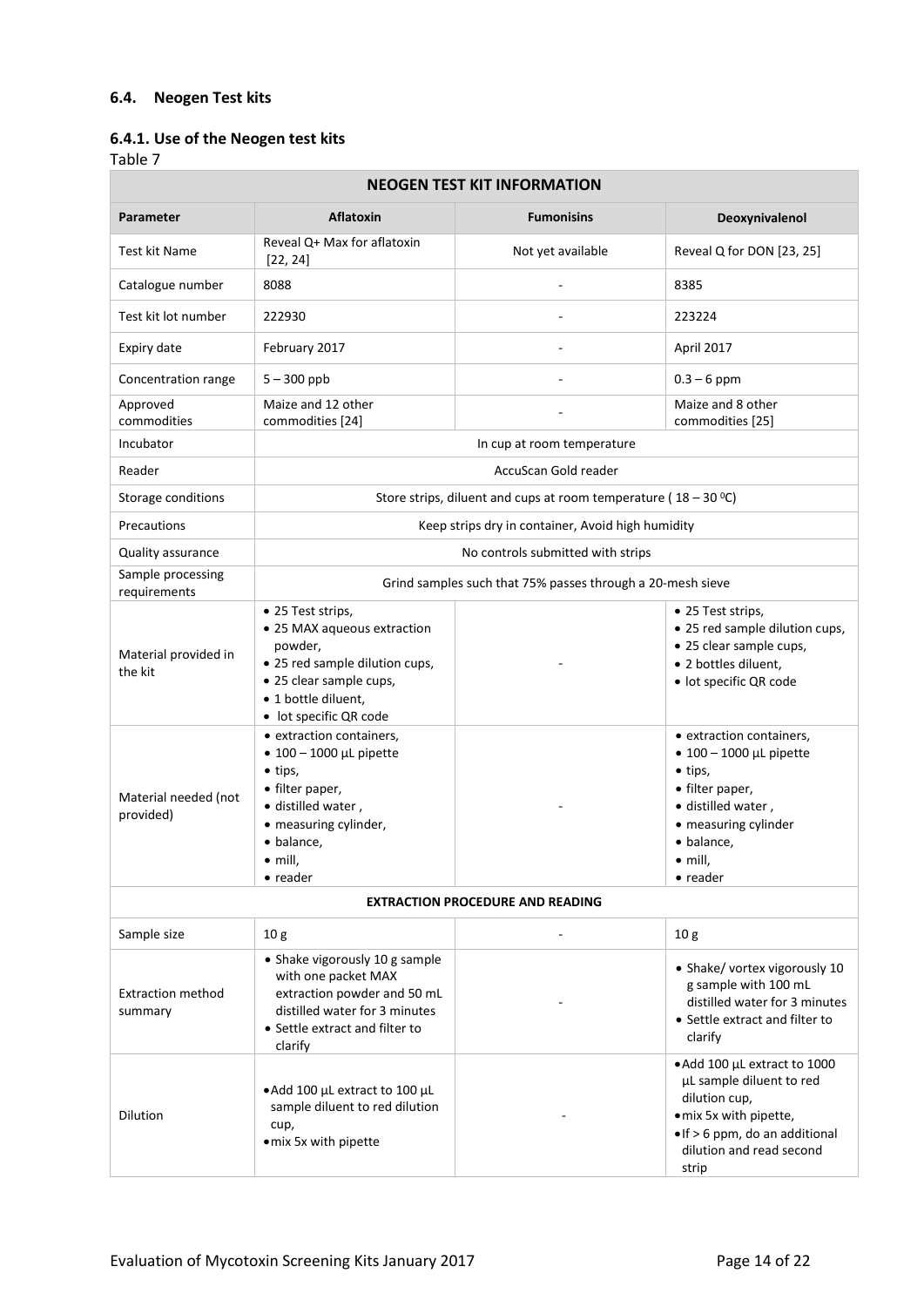| <b>NEOGEN TEST KIT INFORMATION</b>                    |                                                                                                                                                                                                               |                                                                                                 |                                                                                                                                                                                                |  |  |
|-------------------------------------------------------|---------------------------------------------------------------------------------------------------------------------------------------------------------------------------------------------------------------|-------------------------------------------------------------------------------------------------|------------------------------------------------------------------------------------------------------------------------------------------------------------------------------------------------|--|--|
| <b>Parameter</b>                                      | <b>Aflatoxin</b>                                                                                                                                                                                              | <b>Fumonisins</b>                                                                               | Deoxynivalenol                                                                                                                                                                                 |  |  |
| Incubation                                            | • Pipette 100 uL diluted extract<br>into clear sample cup,<br>• Place RevealQ Max for Afla<br>strip in cup for 6 minutes,<br>• Place strip in cartridge in<br>reader,<br>• Read within 6 minutes in<br>Reader |                                                                                                 | • Pipette 100 uL diluted<br>extract into clear sample<br>cup,<br>• Place DON strip in cup for 3<br>minutes,<br>• Place strip in cartridge in<br>reader,<br>• Read within 1 minute in<br>Reader |  |  |
| Setup of Reader and<br>calibration curve<br>selection | selected on the reader                                                                                                                                                                                        | Scan lot specific QR code. The device lot number and curve details must match the LOT ID number |                                                                                                                                                                                                |  |  |
| Visual inspection                                     |                                                                                                                                                                                                               |                                                                                                 |                                                                                                                                                                                                |  |  |
| Speed of extraction<br>and reading                    | 3 minutes extraction + filtration<br>$+1 - 2$ minutes dilution $+6$<br>minutes development + reading                                                                                                          |                                                                                                 | 3 minutes extraction +<br>filtration $+1-2$ minutes<br>$dilution + 3 minutes$<br>development + reading                                                                                         |  |  |
| Cross reactivity                                      | Afla $B_1 = 100\%$<br>Afla $B_2 = 91\%$ ,<br>Afla $G_1$ = 87%<br>Afla G <sub>2</sub> = 64% [22]                                                                                                               |                                                                                                 | $DOM = 100%$<br>$3AC-DOM = 105%$<br>$15Ac-DON = 7%$<br>DON3-glucoside = 26%<br>Fusarenon- $X = 0.4%$<br>Nivalenol = $3.8\%$<br>T-2 Toxin = $< 0.042\%$ [26]                                    |  |  |

### **6.4.2 Comments**

No controls are provided for quality assurance, test facilities may use maize samples with specific mycotoxins as quality control samples when analysing samples.

The development (incubation) is at room temperature in the cup, an incubator is not necessary.

The aflatoxin calibration range 5 – 300 ppb is covered with only one sample dilution and one strip; this is more cost effective [22].

The AccuScan Gold reader does not recognize the strip information when a strip is inserted in the reader, the operator must scan the QR code received with the kit and check that the kit lot number and curve details match the lot ID number selected on the reader.

Safety precautions can be described better in the procedures provided with the kits.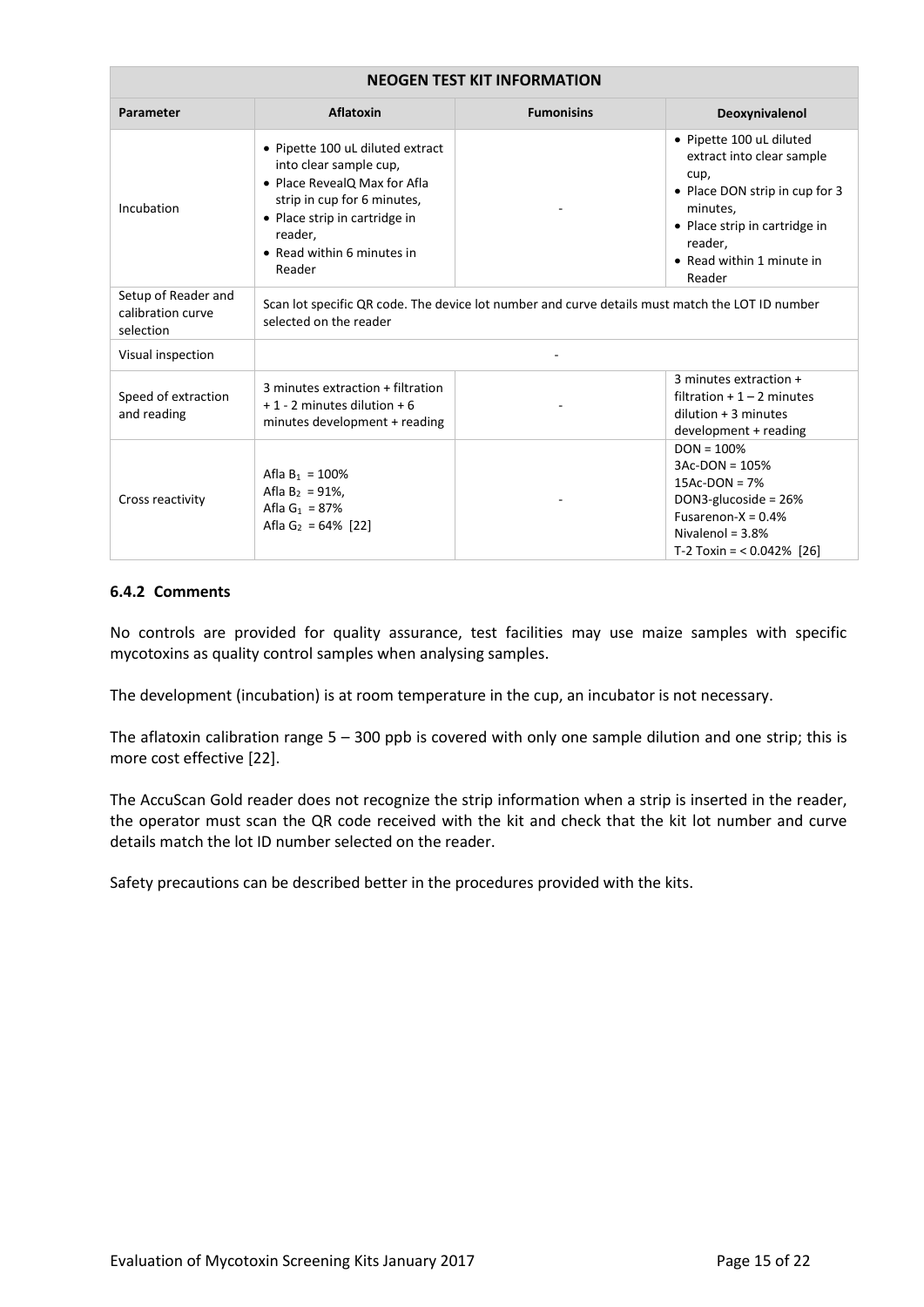### **6.5. Romer Test kits**

# **6.5.1. Use of the Romer Test Kits**

| <b>ROMER TEST KIT INFORMATION</b>                  |                                                                                                                                                                                                                                                                                                  |                                                                                                                                                                                                                                                                                                  |                                                                                                                                                                                                                                                                                            |  |  |  |
|----------------------------------------------------|--------------------------------------------------------------------------------------------------------------------------------------------------------------------------------------------------------------------------------------------------------------------------------------------------|--------------------------------------------------------------------------------------------------------------------------------------------------------------------------------------------------------------------------------------------------------------------------------------------------|--------------------------------------------------------------------------------------------------------------------------------------------------------------------------------------------------------------------------------------------------------------------------------------------|--|--|--|
| Parameter                                          | <b>Aflatoxin</b>                                                                                                                                                                                                                                                                                 | <b>Fumonisins</b>                                                                                                                                                                                                                                                                                | Deoxynivalenol                                                                                                                                                                                                                                                                             |  |  |  |
| Test kit Name                                      | AgraStrip Total Aflatoxin<br><b>Quantitative Test WATEX</b><br>[27, 30]                                                                                                                                                                                                                          | AgraStrip Total Fumonisin<br><b>Quantitative Test WATEX</b><br>[28, 31]                                                                                                                                                                                                                          | AgraStrip Deoxynivalenol (DON)<br>Quantitative Test WATEX [29]                                                                                                                                                                                                                             |  |  |  |
| Catalogue number                                   | COKAS1600WS                                                                                                                                                                                                                                                                                      | COKAS3000WS                                                                                                                                                                                                                                                                                      | COKAS4000WS                                                                                                                                                                                                                                                                                |  |  |  |
| Test kit lot number                                | 16D1088                                                                                                                                                                                                                                                                                          | 16G1193                                                                                                                                                                                                                                                                                          | 16E1125                                                                                                                                                                                                                                                                                    |  |  |  |
| Expiry date                                        | April 2017                                                                                                                                                                                                                                                                                       | <b>July 2017</b>                                                                                                                                                                                                                                                                                 | <b>March 2017</b>                                                                                                                                                                                                                                                                          |  |  |  |
| Concentration range                                | $5 - 100$ ppb [30]                                                                                                                                                                                                                                                                               | $0.5 - 5.0$ ppm [28, 31] and $>5.0$<br>$-30$ ppm [28]                                                                                                                                                                                                                                            | $0.5 - 5.0$ ppm and $> 5$ ppm $-30$<br>ppm [29]                                                                                                                                                                                                                                            |  |  |  |
| Approved<br>commodities                            | Maize and 6 other commodities<br>$[30]$                                                                                                                                                                                                                                                          | Maize and 3 other commodities<br>$[31]$                                                                                                                                                                                                                                                          | Maize                                                                                                                                                                                                                                                                                      |  |  |  |
| Incubator                                          |                                                                                                                                                                                                                                                                                                  | AgraStrip heat block @ 45 °C                                                                                                                                                                                                                                                                     |                                                                                                                                                                                                                                                                                            |  |  |  |
| Reader                                             |                                                                                                                                                                                                                                                                                                  | Agra Vision Reader                                                                                                                                                                                                                                                                               |                                                                                                                                                                                                                                                                                            |  |  |  |
| Storage conditions                                 | Store strips, dilution buffer<br>conjugated wells at room<br>temperature $(18 - 25 \degree C)$                                                                                                                                                                                                   | Store strips, dilution buffer<br>conjugated wells refrigerated<br>$(2 - 80C)$                                                                                                                                                                                                                    | Store strips, dilution buffer<br>conjugated wells refrigerated<br>$(2 - 80C)$                                                                                                                                                                                                              |  |  |  |
| Precautions                                        | Keep strips dry in original tubes, do not freeze, do not leave in direct sunlight<br>Keep conjugate microwells inside original tubes<br>Do not mix components from different lot numbers                                                                                                         |                                                                                                                                                                                                                                                                                                  |                                                                                                                                                                                                                                                                                            |  |  |  |
| Quality assurance                                  |                                                                                                                                                                                                                                                                                                  | No controls submitted with strips, are available from supplier                                                                                                                                                                                                                                   |                                                                                                                                                                                                                                                                                            |  |  |  |
| Sample processing<br>requirements                  |                                                                                                                                                                                                                                                                                                  | Grind samples such that 75% passes through a 20-mesh sieve                                                                                                                                                                                                                                       |                                                                                                                                                                                                                                                                                            |  |  |  |
| Material provided in<br>the kit                    | • 24 Test strips,<br>• 1 tube with 24 Aflatoxin<br>conjugate wells,<br>• 24 extraction buffer bags,<br>• 1 bottle (30 mL) Aflatoxin<br>dilution buffer,<br>• pipette tips,<br>• 24 filter Whirl-Pak Bags,<br>• 24 dilution tubes,<br>• 1 tube holder.<br>• tweezers,<br>• SD card for the reader | • 24 Test strips,<br>• 1 tube with 24 Fumonisin<br>conjugate wells,<br>• 24 extraction buffer bags,<br>· 1 bottle (30 mL) Aflatoxin<br>dilution buffer,<br>• pipette tips,<br>• 24 filter Whirl-Pak Bags,<br>• 24 dilution tubes.<br>• 1 tube holder,<br>• tweezers,<br>• SD card for the reader | • 24 Test strips,<br>• 1 tube with 24 DON conjugate<br>wells,<br>• 24 extraction buffer bags,<br>• 1 bottle (30 mL) Aflatoxin<br>dilution buffer,<br>• pipette tips,<br>• 24 filter Whirl-Pak Bags,<br>• 24 dilution tubes.<br>• 1 tube holder,<br>• tweezers,<br>• SD card for the reader |  |  |  |
| Material needed (not<br>provided)                  | $\bullet$ 50, 100 and 1000 µL pipettes,<br>· distilled water,<br>• measuring cylinder,<br>$\bullet$ balance,<br>$\bullet$ mill,<br>• Incubator,<br>• Reader                                                                                                                                      | $\bullet$ 50, 100 and 1000 µL pipettes,<br>· distilled water,<br>• measuring cylinder,<br>• balance,<br>$\bullet$ mill,<br>· Incubator,<br>• Reader                                                                                                                                              | $\bullet$ 50, 100 and 1000 µL pipettes,<br>· distilled water,<br>• measuring cylinder,<br>· balance,<br>$\bullet$ mill,<br>· Incubator,<br>• Reader                                                                                                                                        |  |  |  |
|                                                    |                                                                                                                                                                                                                                                                                                  | <b>EXTRACTION PROCEDURE AND READING</b>                                                                                                                                                                                                                                                          |                                                                                                                                                                                                                                                                                            |  |  |  |
| Sample size<br><b>Extraction method</b><br>summary | 10 <sub>g</sub><br>• Shake vigorously 10 g sample<br>with one Extraction buffer<br>bag (dissolves completely)<br>and 30 mL distilled water for<br>3 minutes in a filter Whirl-Pak<br>bag,<br>• Settle extract for 2 minutes<br>(max 3 minutes),                                                  | 10 <sub>g</sub><br>• Shake vigorously 10 g sample<br>with one Extraction buffer<br>bag (dissolves completely)<br>and 30 mL distilled water for<br>3 minutes in a filter Whirl-Pak<br>bag,<br>• Settle extract for 2 minutes<br>(max 3 minutes),                                                  | 10 <sub>g</sub><br>• Shake vigorously 10 g sample<br>with one Extraction buffer bag<br>(dissolves completely) and 30<br>mL distilled water for 3<br>minutes in a filter Whirl-Pak<br>bag,<br>• Settle extract for 2 minutes<br>(max 3 minutes),                                            |  |  |  |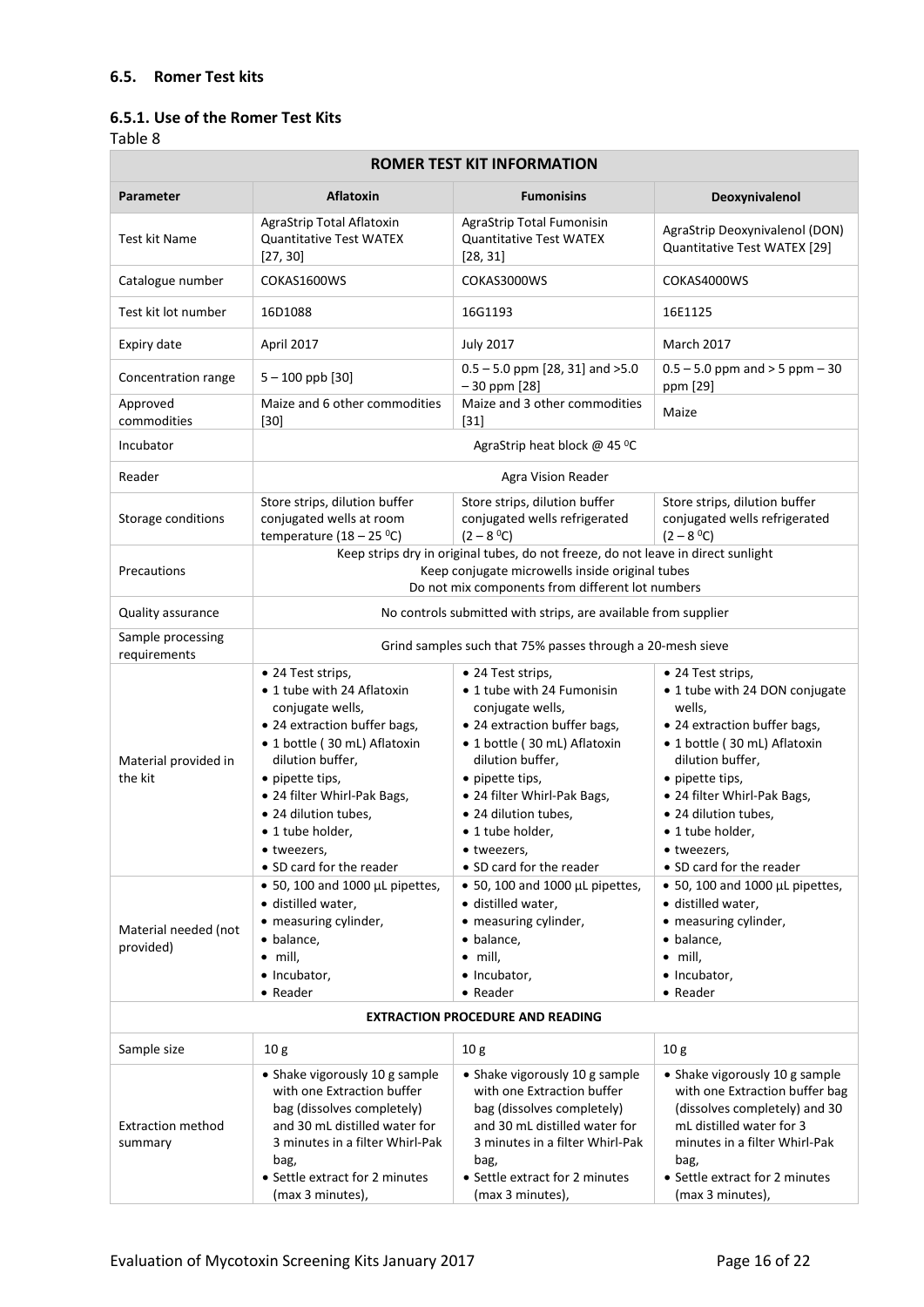| <b>Parameter</b>                                      | <b>Aflatoxin</b>                                                                                                                                                                                                                                                                                                        | <b>Fumonisins</b>                                                                                                                                                                                                                                                                                                       | Deoxynivalenol                                                                                                                                                                                                                                                                                                          |
|-------------------------------------------------------|-------------------------------------------------------------------------------------------------------------------------------------------------------------------------------------------------------------------------------------------------------------------------------------------------------------------------|-------------------------------------------------------------------------------------------------------------------------------------------------------------------------------------------------------------------------------------------------------------------------------------------------------------------------|-------------------------------------------------------------------------------------------------------------------------------------------------------------------------------------------------------------------------------------------------------------------------------------------------------------------------|
|                                                       | • Aspirate from opposite side of<br>corn in filter bag                                                                                                                                                                                                                                                                  | • Aspirate from opposite side of<br>corn in filter bag                                                                                                                                                                                                                                                                  | Extract pulled from opposite<br>side of corn in filter bag.                                                                                                                                                                                                                                                             |
| Dilution                                              | • Add 50 µL extract to 1000 µL<br>dilution buffer in the dilution<br>tube,<br>• mix 5x with pipette,<br>• Extract stable for maximum of<br>1 hour                                                                                                                                                                       | • Add 50 µL extract to 1000 µL<br>dilution buffer in the dilution<br>tube,<br>• mix 5x with pipette,<br>• Extract stable for maximum of<br>1 hour,<br>$\bullet$ If > 5 ppm, do a second<br>dilution                                                                                                                     | • Add 50 µL extract to 1000 µL<br>dilution buffer in the dilution<br>tube,<br>• mix 5x with pipette,<br>• Extract stable for maximum of<br>1 hour                                                                                                                                                                       |
| Incubation                                            | . Put microwell in incubator<br>heat block @ 45 °C,<br>• Pipette 100 µL diluted extract<br>into microwell,<br>• Mix 10x with pipette,<br>• Insert a strip in microwell and<br>cover heat block,<br>• Incubate 3 minutes,<br>• Wipe strip and place strip in<br>holder in reader,<br>• Read within 1 minute in<br>Reader | • Put microwell in incubator<br>heat block @ 45 °C,<br>• Pipette 100 µL diluted extract<br>into microwell,<br>• Mix 10x with pipette,<br>• Insert a strip in microwell and<br>cover heat block,<br>• Incubate 3 minutes,<br>• Wipe strip and place strip in<br>holder in reader,<br>• Read within 1 minute in<br>Reader | • Put microwell in incubator<br>heat block @ 45 °C,<br>• Pipette 100 µL diluted extract<br>into microwell,<br>• Mix 10x with pipette,<br>• Insert a strip in microwell and<br>cover heat block,<br>• Incubate 3 minutes,<br>• Wipe strip and place strip in<br>holder in reader,<br>• Read within 1 minute in<br>Reader |
| Setup of Reader and<br>calibration curve<br>selection | selected on the reader                                                                                                                                                                                                                                                                                                  | Scan lot specific SD card. The device lot number and curve details must match the LOT ID number                                                                                                                                                                                                                         |                                                                                                                                                                                                                                                                                                                         |
| Visual inspection                                     | Control line C must be visible, 2 Test lines visible                                                                                                                                                                                                                                                                    |                                                                                                                                                                                                                                                                                                                         |                                                                                                                                                                                                                                                                                                                         |
| Speed of extraction<br>and reading                    | 3 minutes extraction $+2$<br>minutes settling $+1 - 2$ minutes<br>$dilution + 3 minutes incubation$<br>+ reading                                                                                                                                                                                                        | 3 minutes extraction $+2$ min<br>settling $+1 - 2$ minutes dilution<br>+ 3 minutes incubation +<br>reading                                                                                                                                                                                                              | 3 minutes extraction $+2$<br>minutes settling $+1-2$ minutes<br>$dilution + 3 minutes incubation$<br>+ reading                                                                                                                                                                                                          |
| Cross reactivity                                      | Presence of Total aflatoxin<br>quantified ( $B_1$ , $B_2$ , $G_1$ and $G_2$ )<br>$[27]$                                                                                                                                                                                                                                 | Presence of Total fumonisin<br>quantified $(B_1, B_2,$ and $B_3$ [28]                                                                                                                                                                                                                                                   | Not mentioned                                                                                                                                                                                                                                                                                                           |

#### **6.5.2 Comments**

No controls are provided for quality assurance but are available from Romer Labs. Test facilities may also use maize samples with specific mycotoxins as quality control samples when analysing samples.

These are the only kits where all the consumables that is needed to perform the tests are included in the kits. The extraction Whirl-Pak bags supplied with the test kits are divided into two sections; the clear extract is aspirated from the second section after the settling time. No additional filtration is necessary.

The development (incubation) is in a heat block at 45  $^{\circ}$ C.

The aflatoxin calibration range  $5 - 100$  ppb is covered with only one sample dilution and one strip, this is more cost effective [27].

The Agra Vision reader does not recognize the strip information when a strip is inserted in the reader, the operator must scan the SD card received with the kit.

Other commodities are mentioned but not specified in the Romer Labs test kit instructions, corn is specified in the Aflatoxin and Fumonisin instructions. The DON test kit refers to grain and grain products.

The Agra Vision Reader was not that easy to operate. Safety precautions can be described better in the procedures provided with the kits.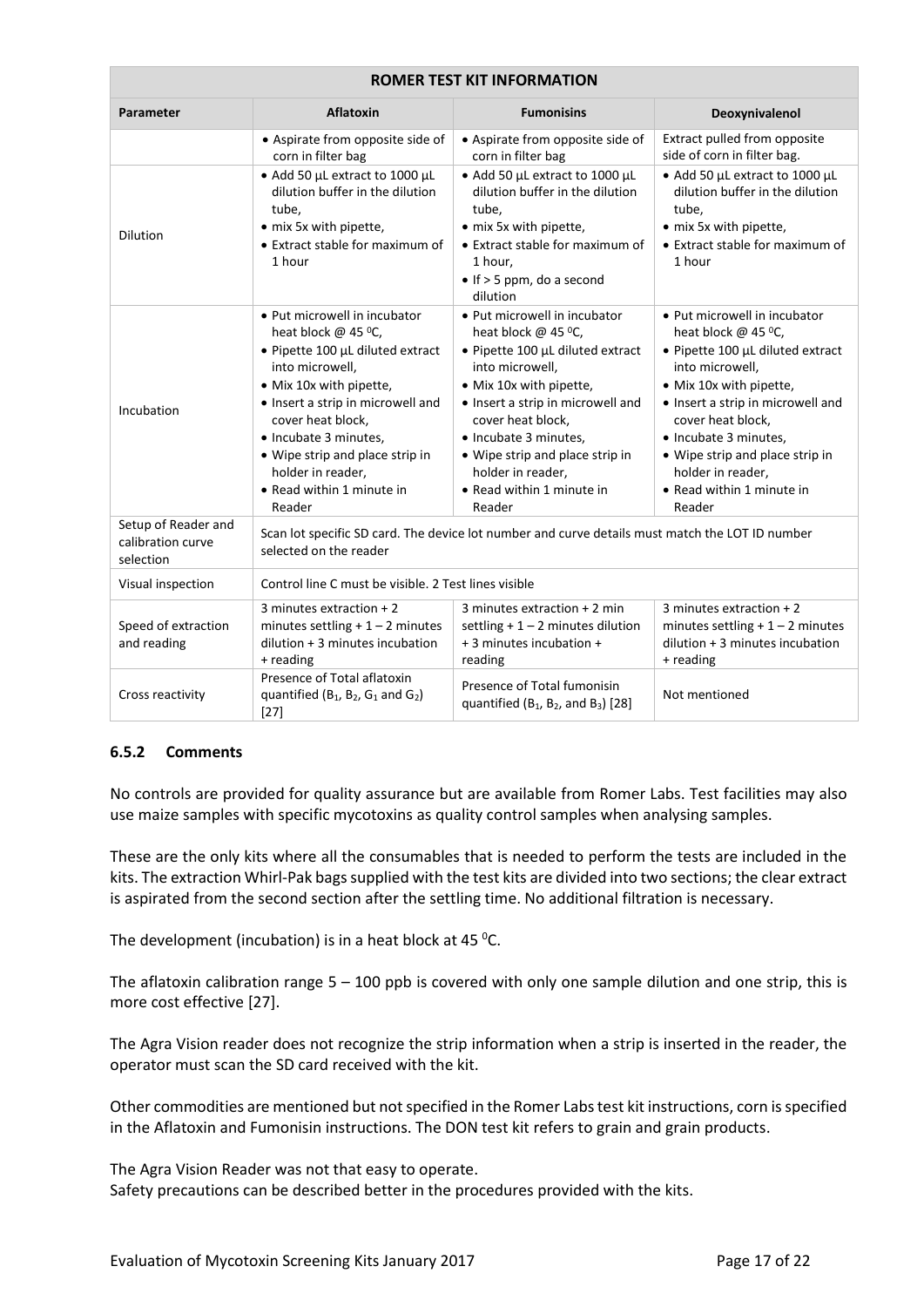### **7. RESULTS**

### **7.1. Charm Sciences (ROSA) test kit results**

### Table 9

| Charm Rosa Test kit Aflatoxin results |                            |               |       |       |               |  |
|---------------------------------------|----------------------------|---------------|-------|-------|---------------|--|
|                                       | Sample number              | <b>MSK 17</b> | MSK 6 | MSK 7 | <b>MSK 13</b> |  |
| Rosa M Aflatoxin results              | Mean ( $n=5$ ), $\mu$ g/kg | 0             | 46    | 41    | 16            |  |
|                                       | RSD.%                      |               | 7.0   | 11.0  | 2.5           |  |
|                                       | % Recovery of Afla $B_1$   |               | 77    | 96    | 137           |  |
| LCMSMS Aflatoxin $B_1$ results        | Mean ( $n=5$ ), $\mu$ g/kg | <b>ND</b>     | 59.90 | 42.75 | 11.72         |  |
| <b>LCMSMS Aflatoxin total results</b> | Mean ( $n=5$ ), $\mu$ g/kg | <b>ND</b>     | 64.68 | 56.43 | 11.72         |  |

| Charm Rosa Test kit Fumonisin results                    |                                 |    |       |       |               |  |
|----------------------------------------------------------|---------------------------------|----|-------|-------|---------------|--|
| Sample number<br><b>MSK 17</b><br><b>MSK 10</b><br>MSK 5 |                                 |    |       |       | <b>MSK 11</b> |  |
| Rosa M Fumonisin results                                 | Mean ( $n=5$ ), mg/kg ( $ppm$ ) | 0  | 3.9   | 2.1   | 1.0           |  |
|                                                          | RSD.%                           |    | 10.3  | 14.3  | 10.0          |  |
|                                                          | % Recovery                      |    | 79    | 94    | 96            |  |
| <b>LCMSMS total Fumonisin results</b>                    | Mean ( $n=5$ ), mg/kg ( $ppm$ ) | ND | 4.931 | 2.227 | 1.040         |  |

| Charm Rosa Test kit Deoxynivalenol results                  |                                 |           |       |       |               |  |
|-------------------------------------------------------------|---------------------------------|-----------|-------|-------|---------------|--|
| Sample number<br>MSK <sub>4</sub><br><b>MSK 17</b><br>MSK 8 |                                 |           |       |       | <b>MSK 14</b> |  |
|                                                             | Mean ( $n=5$ ), mg/kg ( $ppm$ ) | 0         | 2.5   | 0.80  | 4.9           |  |
| Rosa M Deoxynivalenol results                               | RSD.%                           |           | 24    | 13.8  | 6.1           |  |
|                                                             | % Recovery                      |           | 169   | 108   | 122           |  |
| <b>LCMSMS Deoxynivalenol results</b>                        | Mean ( $n=5$ ), mg/kg ( $ppm$ ) | <b>ND</b> | 1.476 | 0.739 | 4.007         |  |

When the Rosa test kit results are compared with the GIPSA criteria, the aflatoxin and fumonisin % recoveries and the RSDs of all three samples are within the GIPSA acceptable ranges. Comparing to the GIPSA criteria higher % recoveries were measured on two of the DON samples and the RSD of one of these samples was > 14 % . This sample, number MSK 4, contained very high concentrations of all three fumonisins.

### **7.2. Envirologix test kit results**

| Envirologix Test kit Aflatoxin results |                            |                          |       |       |               |  |
|----------------------------------------|----------------------------|--------------------------|-------|-------|---------------|--|
|                                        | Sample number              | <b>MSK 17</b>            | MSK 6 | MSK 7 | <b>MSK 13</b> |  |
| Envirologix Aflatoxin results          | Mean (n=5), $\mu$ g/kg     | 0                        | 51    | 52    | 15            |  |
|                                        | RSD, %                     | $\overline{\phantom{a}}$ | 6.7   | 7.7   | 24.0          |  |
|                                        | % Recovery of Afla $B_1$   | $\overline{\phantom{a}}$ | 85    | 122   | 128           |  |
| LCMSMS Aflatoxin $B_1$ results         | Mean (n=5), $\mu$ g/kg     | ND.                      | 59.90 | 42.75 | 11.72         |  |
| <b>LCMSMS Aflatoxin total results</b>  | Mean ( $n=5$ ), $\mu$ g/kg | ND.                      | 64.68 | 56.43 | 11.72         |  |

| Envirologix Test kit Fumonisin results                                    |                                 |                          |       |       |       |  |
|---------------------------------------------------------------------------|---------------------------------|--------------------------|-------|-------|-------|--|
| Sample number<br><b>MSK 11</b><br><b>MSK 10</b><br><b>MSK 17</b><br>MSK 5 |                                 |                          |       |       |       |  |
| Envirologix Fumonisin results                                             | Mean ( $n=5$ ), mg/kg ( $ppm$ ) | 0                        | 5.3   | 2.4   | 1.2   |  |
|                                                                           | RSD.%                           | $\overline{\phantom{a}}$ | 11.3  | 8.3   | 8.3   |  |
|                                                                           | % Recovery                      | $\overline{\phantom{a}}$ | 107   | 108   | 115   |  |
| LCMSMS total Fumonisin results                                            | Mean ( $n=5$ ), mg/kg ( $ppm$ ) | ND.                      | 4.931 | 2.227 | 1.040 |  |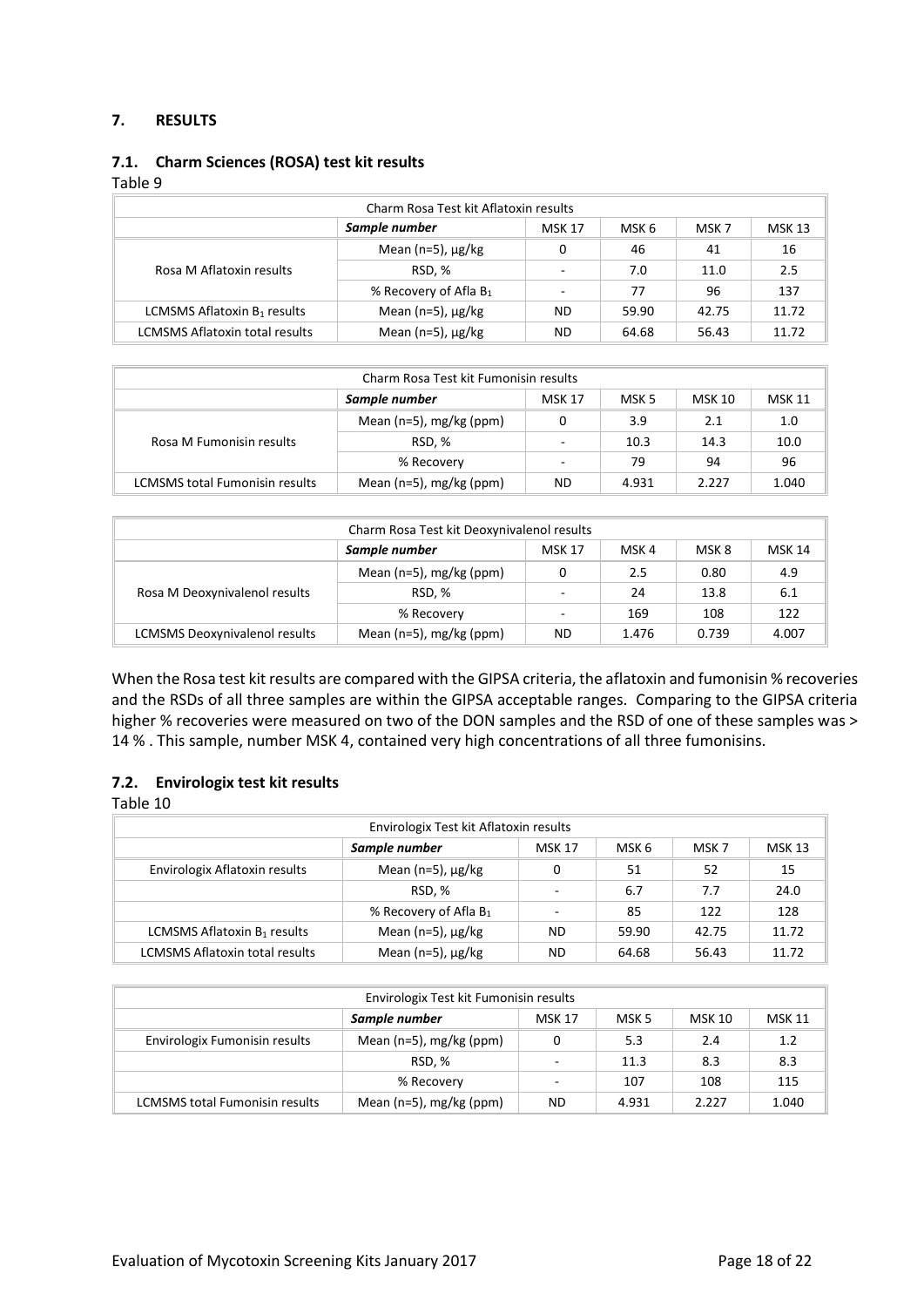| Envirologix Test kit Deoxynivalenol results      |                                 |                          |       |       |               |  |
|--------------------------------------------------|---------------------------------|--------------------------|-------|-------|---------------|--|
| Sample number<br>MSK 4<br>MSK 8<br><b>MSK 17</b> |                                 |                          |       |       | <b>MSK 14</b> |  |
| Envirologix Deoxynivalenol results               | Mean ( $n=5$ ), mg/kg ( $ppm$ ) | 0                        | 2.6   | 1.2   | 6.9           |  |
|                                                  | RSD.%                           | $\overline{\phantom{a}}$ | 3.8   | 8.3   | 4.3           |  |
|                                                  | % Recovery                      | ÷                        | 176   | 162   | 172           |  |
| <b>LCMSMS Deoxynivalenol results</b>             | Mean ( $n=5$ ), mg/kg ( $ppm$ ) | <b>ND</b>                | 1.476 | 0.739 | 4.007         |  |

When the results of the Envirologix kits are compared with the GIPSA criteria, the aflatoxin and fumonisin % recoveries and the RSDs of all three samples are within the GIPSA acceptable ranges. Comparing to the GIPSA criteria higher % recoveries were measured on all three the DON samples, but the RSDs of the three samples were lower than the maximum RSD set by GIPSA. One of these samples, number MSK 4, contained very high concentrations of all three fumonisins.

### **7.3. Neogen test kit results**

Table 11

| Neogen Test kit Aflatoxin results     |                            |                |       |       |               |  |  |
|---------------------------------------|----------------------------|----------------|-------|-------|---------------|--|--|
|                                       | Sample number              | <b>MSK 17</b>  | MSK 6 | MSK 7 | <b>MSK 13</b> |  |  |
| Neogen Aflatoxin results              | Mean (n=5), µg/kg          | 0              | 43.6  | 48.5  | 13.5          |  |  |
|                                       | RSD, %                     |                | 9.4   | 4.7   | 5.2           |  |  |
|                                       | % Recovery of Afla $B_1$   | $\blacksquare$ | 73    | 113   | 115           |  |  |
| LCMSMS Aflatoxin B1 results           | Mean $(n=5)$ , $\mu$ g/kg  | <b>ND</b>      | 59.90 | 42.75 | 11.72         |  |  |
| <b>LCMSMS Aflatoxin total results</b> | Mean ( $n=5$ ), $\mu$ g/kg | <b>ND</b>      | 64.68 | 56.43 | 11.72         |  |  |

| Neogen Test kit Deoxynivalenol results           |                                 |                          |       |       |               |  |  |
|--------------------------------------------------|---------------------------------|--------------------------|-------|-------|---------------|--|--|
| Sample number<br><b>MSK 17</b><br>MSK 4<br>MSK 8 |                                 |                          |       |       | <b>MSK 14</b> |  |  |
| Neogen Deoxynivalenol results                    | Mean (n=5), mg/kg (ppm)         | 0                        | 1.7   | 0.9   | 4.2           |  |  |
|                                                  | RSD.%                           | ٠                        | 23.5  | 11.1  | 4.8           |  |  |
|                                                  | % Recovery                      | $\overline{\phantom{a}}$ | 115   | 122   | 105           |  |  |
| <b>LCMSMS Deoxynivalenol results</b>             | Mean ( $n=5$ ), mg/kg ( $ppm$ ) | ND                       | 1.476 | 0.739 | 4.007         |  |  |

Comparing the Neogen kits results with the GIPS criteria, the aflatoxin % recoveries and the RSDs of all three samples are within the GIPSA acceptable ranges. The % recoveries measured for the DON samples were all within the allowable range set by GIPSA, only one RSD (sample number MSK 4) was higher than the GIPSA maximum RSD.

#### **7.4. Romer test kit results**

| Romer labs Test kit Aflatoxin results |                                  |                          |       |       |               |  |  |
|---------------------------------------|----------------------------------|--------------------------|-------|-------|---------------|--|--|
|                                       | Sample number                    | <b>MSK 17</b>            | MSK 6 | MSK 7 | <b>MSK 13</b> |  |  |
| Romer Aflatoxin results               | Mean ( $n=5$ ), $\mu$ g/kg       | $<$ 2                    | 66.4  | 82.5  | 11.6          |  |  |
|                                       | RSD, %                           | $\overline{\phantom{a}}$ | 6.8   | 4.7   | 19.0          |  |  |
|                                       | % Recovery of Total<br>Aflatoxin | -                        | 103   | 146   | 99            |  |  |
| <b>LCMSMS Aflatoxin total results</b> | Mean ( $n=5$ ), $\mu$ g/kg       | <b>ND</b>                | 64.68 | 56.43 | 11.72         |  |  |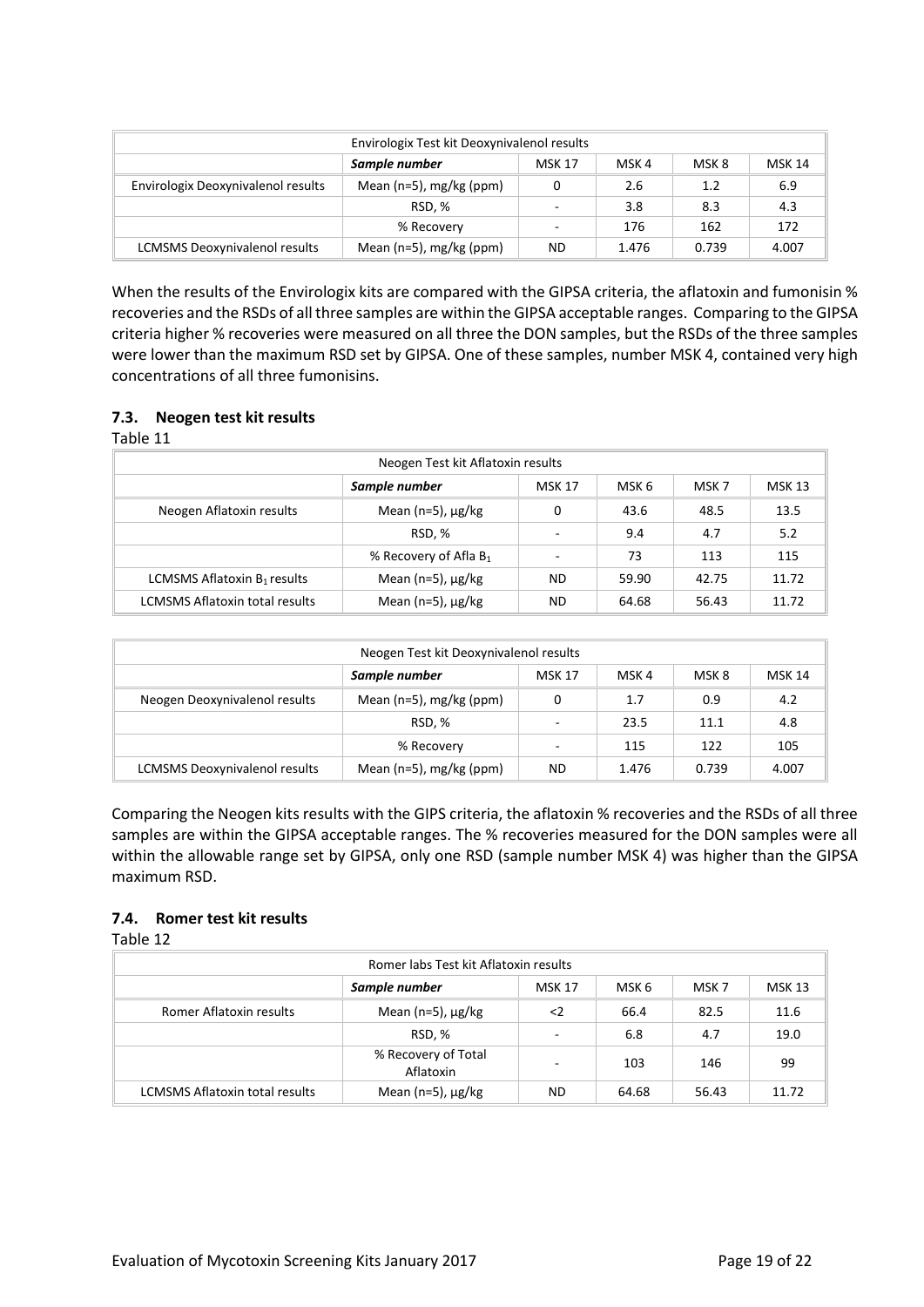| Romer labs Test kit Fumonisin results                    |                                 |                          |       |       |               |  |
|----------------------------------------------------------|---------------------------------|--------------------------|-------|-------|---------------|--|
| Sample number<br><b>MSK 10</b><br>MSK 5<br><b>MSK 17</b> |                                 |                          |       |       | <b>MSK 11</b> |  |
| <b>Romer Fumonisin results</b>                           | Mean ( $n=5$ ), mg/kg ( $ppm$ ) | < 0.25                   | 3.8   | 2.7   | 1.3           |  |
|                                                          | RSD, %                          | $\overline{\phantom{a}}$ | 10.5  | 11.1  | 15.4          |  |
|                                                          | % Recovery                      | $\overline{\phantom{a}}$ | 77    | 121   | 120           |  |
| <b>LCMSMS total Fumonisin results</b>                    | Mean ( $n=5$ ), mg/kg ( $ppm$ ) | ND.                      | 4.931 | 2.227 | 1.040         |  |

| Romer labs Test kit Deoxynivalenol results |                                 |                          |       |       |               |
|--------------------------------------------|---------------------------------|--------------------------|-------|-------|---------------|
|                                            | Sample number                   | <b>MSK 17</b>            | MSK 4 | MSK 8 | <b>MSK 14</b> |
| Romer Deoxynivalenol results               | Mean ( $n=5$ ), mg/kg ( $ppm$ ) | < 0.25                   | 2.0   | 0.8   | 5.0           |
|                                            | RSD.%                           | $\overline{\phantom{a}}$ | 20.0  | 25.0  | 22.6          |
|                                            | % Recovery                      | $\overline{\phantom{a}}$ | 136   | 108   | 125           |
| <b>LCMSMS Deoxynivalenol results</b>       | Mean ( $n=5$ ), mg/kg ( $ppm$ ) | ND                       | 1.476 | 0.739 | 4.007         |

When the results of the Romer kits are compared with the GIPSA criteria, the aflatoxin % recoveries of two of the samples are within the GIPSA acceptable range and the RSDs of all three samples are within the GIPSA acceptable ranges. The fumonisin % recoveries and the RSDs of all three samples are within the GIPSA acceptable ranges. The % recoveries measured for two of the DON samples were within the allowable range set by GIPSA, the sample MSK 4, measured a higher % recovery than the GIPSA maximum. The RSD values of all three samples were higher than the allowable limits set by GIPSA.

### **8. Discussion**

Rapid results are obtained with the different test kits, but the time to correctly mill and properly mix the samples is not included in the kit information.

Operating procedures are supplied with all the test kits but not all the procedures have enough detail to conduct the tests without any training. In all the tests, micro hand pipettes are used to pipette the required volumes of the extracts. Proper training to verify and use these hand pipettes is important, especially for people working in a non-laboratory environment.

The precision achieved for all the aflatoxin and fumonisin test samples was within the GIPSA acceptance criteria as described in table 4. Relative standard deviations (RSD) > 20% were measured in four of the deoxynivalenol tests conducted.

The % recoveries of 11 of the 12 aflatoxin test kits' results were within the GIPSA range. The fumonisin % recoveries ranged from 77% - 121% , all within the GIPSA range. Higher % recoveries were measured for the DON determinations; seven results ranged between 107 – 125% recovery, within the GIPSA range. % recoveries as high as 162 – 176% were measured in three samples.

#### **9. Conclusion and recommendations**

This study confirmed that all the test kits evaluated might be used in a non-laboratory environment to test maize for aflatoxins, fumonisins and deoxynivalenol. Potential users may use the information provided in this report to evaluate the specific features of the test kits and identify a kit that will be suitable for their requirements. The outlier results obtained may be investigated during further collaboration with the test kit suppliers. Proper training to use the kits is highly recommended.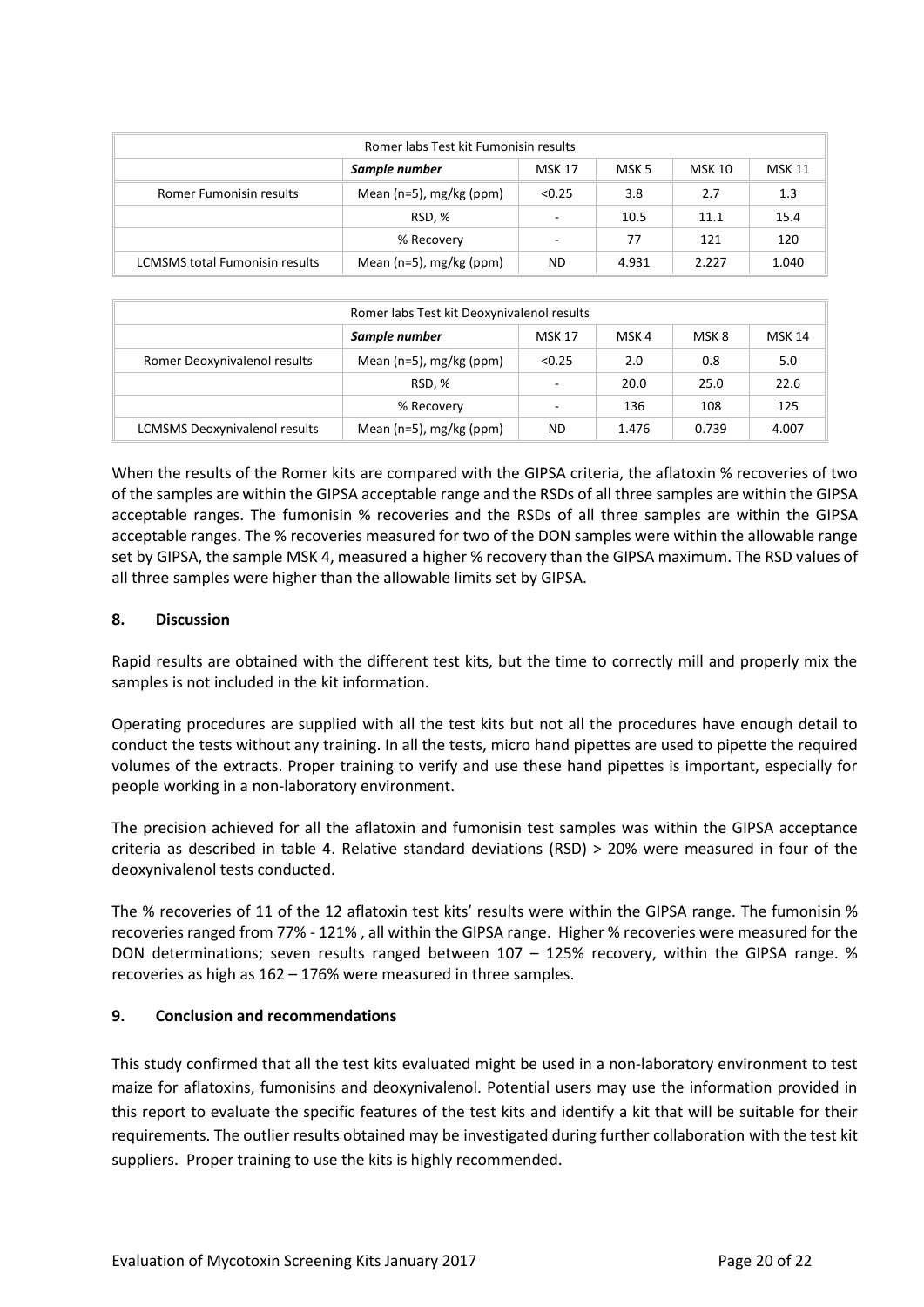### **10. References**

- **1.** SAGL South African Maize Crop Quality Report, 2014/2015 Season.
- **2.** SA Act 54 of 1972 Food stuffs, Cosmetics and Disinfectants, Regulation No. R. 1145, dated 8 October 2004 specifies the allowable levels of total aflatoxin.
- **3.** SA Regulation No. 987, dated 5 September 2016 specifies the allowable levels of fumonisins (B<sub>1</sub>  $+$  B<sub>2</sub>) and deoxynivalenol for human consumption.
- **4.** SA Amendment No. R 70, dated 12 February 2010 of Act 36 of 1947 Fertilizers, Farm Feeds, Agricultural and Stock Remedies describes the maximum allowable content of different mycotoxins in farm feeds is described in.
- **5.** GIPSA Criteria and Specifications: Design Criteria and Test performance Specifications for Quantitative Aflatoxin Test kits. January 01, 2016.
- **6.** GIPSA Criteria and Specifications: Design Criteria and Test performance Specifications for Quantitative Fumonisin Test kits. July 09, 2010.
- **7.** GIPSA Criteria and Specifications: Design Criteria and Test performance Specifications for Quantitative Deoxynivalenol Test kits. July 09, 2010.
- **8.** GIPSA Performance Verified Mycotoxin Test Kits Effective 04/22/2016.
- **9.** GIPSA Performance Verified Mycotoxin Test Kits Effective date.
- **10.** Wei Li, S. Powers and S.Y. Dai, Using commercial immunoassay kits for mycotoxins: 'joys and sorrows'? World Mycotoxin Journal, 2014; 7(4): 417 – 430.
- 11. [www.sagl.co.za](http://www.sagl.co.za/) Select Accreditation.
- **12.** CHARM Operator's Manual: ROSA WET-S5 Aflatoxin Quantitative Test for Feed and Grain, 26 May 2016, OM-615-006.
- **13.** CHARM Operator's Manual: ROSA WET-S5 Fumonisin Quantitative Test for Feed and Grain, 6 November 2015, OM-646-003.
- **14.** CHARM Operator's Manual : ROSA WET-S5 DON Quantitative Test for Feed and Grain, 17 June 2016, OM-648-004.
- **15.** GIPSA-AFQ-WETS5 Test Kit instruction, 3 February 2016, Revision 3.
- **16.** GIPSA-LFFUMQ-WETS5 Test kit Instruction, 19 September 2016, Revision 0.
- **17.** EnviroLogix Procedure for QuickTox Kit for QuickScan Aflatoxin Free, Rev. 10-17-16.
- **18.** EnviroLogix Procedure for QuickTox Kit for QuickScan Fumonisin Flex, Rev. 02-02-16.
- **19.** EnviroLogix Procedure for QuickTox Kit for QuickScan DON3 (Vomitoxin), Rev. 05-28-15.
- **20.** GIPSA QuickScan Aflatoxin Free Test kit Instructions, 8 August 2016, Revision 0.
- **21.** GIPSA QuickScan Fumonisin Flex Test kit Instructions, 2 August 2016, Revision 0
- **22.** Neogen Reveal Q+ MAX for aflatoxins Product Training document.
- **23.** Neogen Reveal Q+ for DON Instructions supplied with Test kit.
- **24.** GIPSA Neogen Reveal Q+ MAX for aflatoxin Test kit Instructions, 25 July 2016, Revision 0.
- **25.** GIPSA Neogen Reveal Q+ for DON Test kit Instructions, 8 August 2015, Revision 0.
- **26.** Neogen Validation Report for Reveal Q+ for DON (#8385), January 2012, Revision 1.
- **27.** Romer Labs Procedure for AgraStrip Total Aflatoxin Quantitative Test WATEX, PI\_COKAS1600W(S) \_PI\_V3, Finalised 22 October 2014.
- **28.** Romer Labs Procedure for AgraStrip Total Fumonisin Quantitative Test WATEX, PI\_COKAS3000W(S) PI\_V2, 23 September 2016.
- **29.** Romer Labs Procedure for AgraStrip Deoxynivalenol Quantitative Test WATEX, PI\_COKAS3000W(S) PI\_V1, 10 June 2015.
- **30.** GIPSA AgraStrip Total Aflatoxin Quantitative Test WATEX Test kit Instructions, 28 July 2015, Revision 5.
- **31.** GIPSA AgraStrip Total Fumonisin Quantitative Test WATEX Test kit Instructions, 8 June 2016, Revision 0.